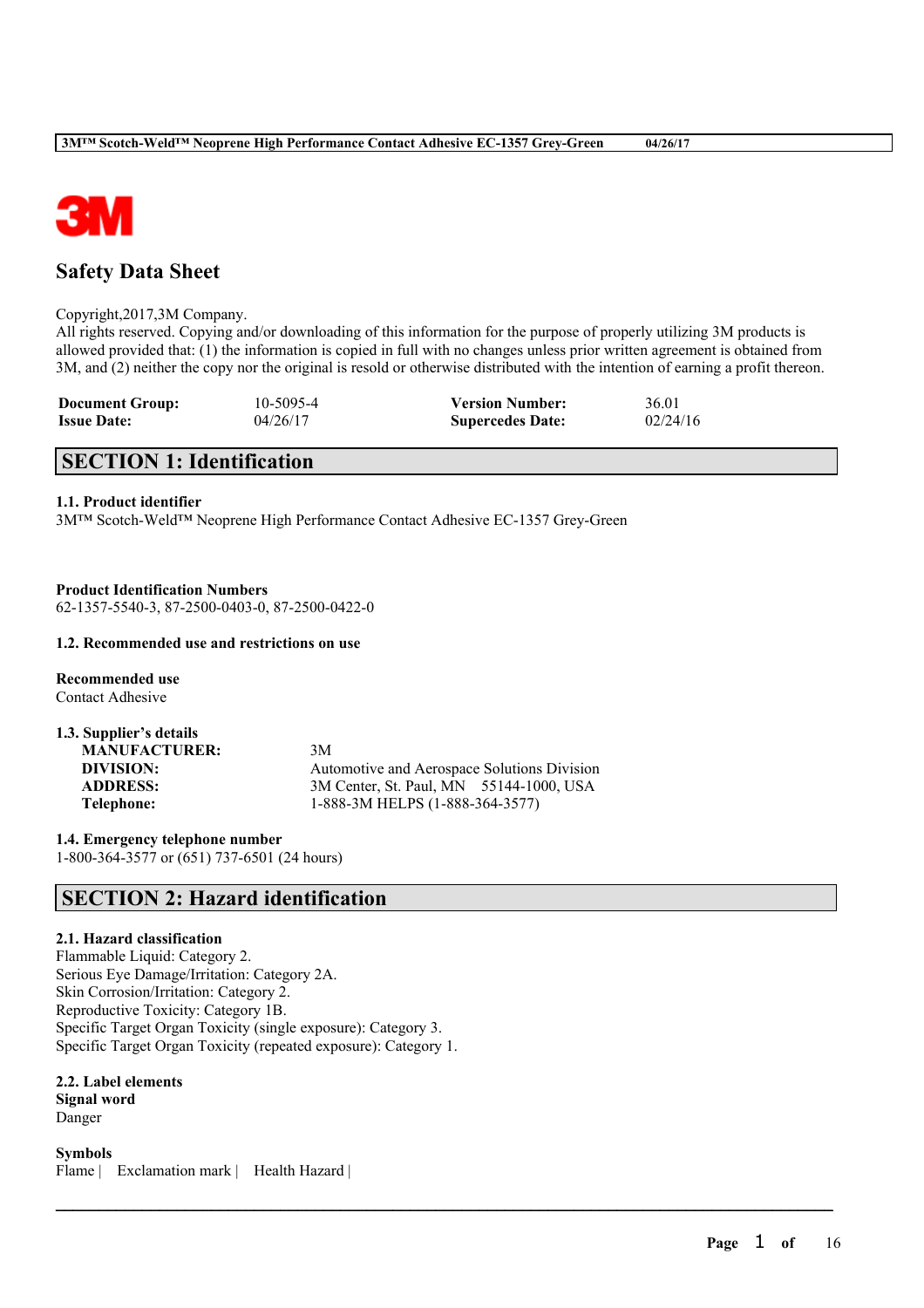

**Hazard Statements** Highly flammable liquid and vapor.

Causes serious eye irritation. Causes skin irritation. May cause drowsiness or dizziness. May damage fertility or the unborn child.

Causes damage to organs through prolonged or repeated exposure: nervous system | sensory organs |

# **Precautionary Statements**

#### **Prevention:**

Obtain special instructions before use. Do not handle until all safety precautions have been read and understood. Keep away from heat/sparks/open flames/hot surfaces. - No smoking. Ground/bond container and receiving equipment. Use only non-sparking tools. Take precautionary measures against static discharge. Keep container tightly closed. Use explosion-proof electrical/ventilating/lighting equipment. Do not breathe dust/fume/gas/mist/vapors/spray. Use only outdoors or in a well-ventilated area. Wear protective gloves and eye/face protection. Do not eat, drink or smoke when using this product. Wash thoroughly after handling.

# **Response:**

IF INHALED: Remove person to fresh air and keep comfortable for breathing.

IF ON SKIN (or hair): Take off immediately all contaminated clothing. Rinse skin with water/shower.

IF IN EYES: Rinse cautiously with water for several minutes. Remove contact lenses, if present and easy to do. Continue rinsing.

If eye irritation persists: Get medical advice/attention.

If skin irritation occurs: Get medical advice/attention.

Wash contaminated clothing before reuse.

IF exposed or concerned: Get medical advice/attention.

In case of fire: Use a fire fighting agent suitable for flammable liquids such as dry chemical or carbon dioxide to extinguish.

 $\mathcal{L}_\mathcal{L} = \mathcal{L}_\mathcal{L} = \mathcal{L}_\mathcal{L} = \mathcal{L}_\mathcal{L} = \mathcal{L}_\mathcal{L} = \mathcal{L}_\mathcal{L} = \mathcal{L}_\mathcal{L} = \mathcal{L}_\mathcal{L} = \mathcal{L}_\mathcal{L} = \mathcal{L}_\mathcal{L} = \mathcal{L}_\mathcal{L} = \mathcal{L}_\mathcal{L} = \mathcal{L}_\mathcal{L} = \mathcal{L}_\mathcal{L} = \mathcal{L}_\mathcal{L} = \mathcal{L}_\mathcal{L} = \mathcal{L}_\mathcal{L}$ 

# **Storage:**

Store in a well-ventilated place. Keep container tightly closed. Keep cool. Store locked up.

#### **Disposal:**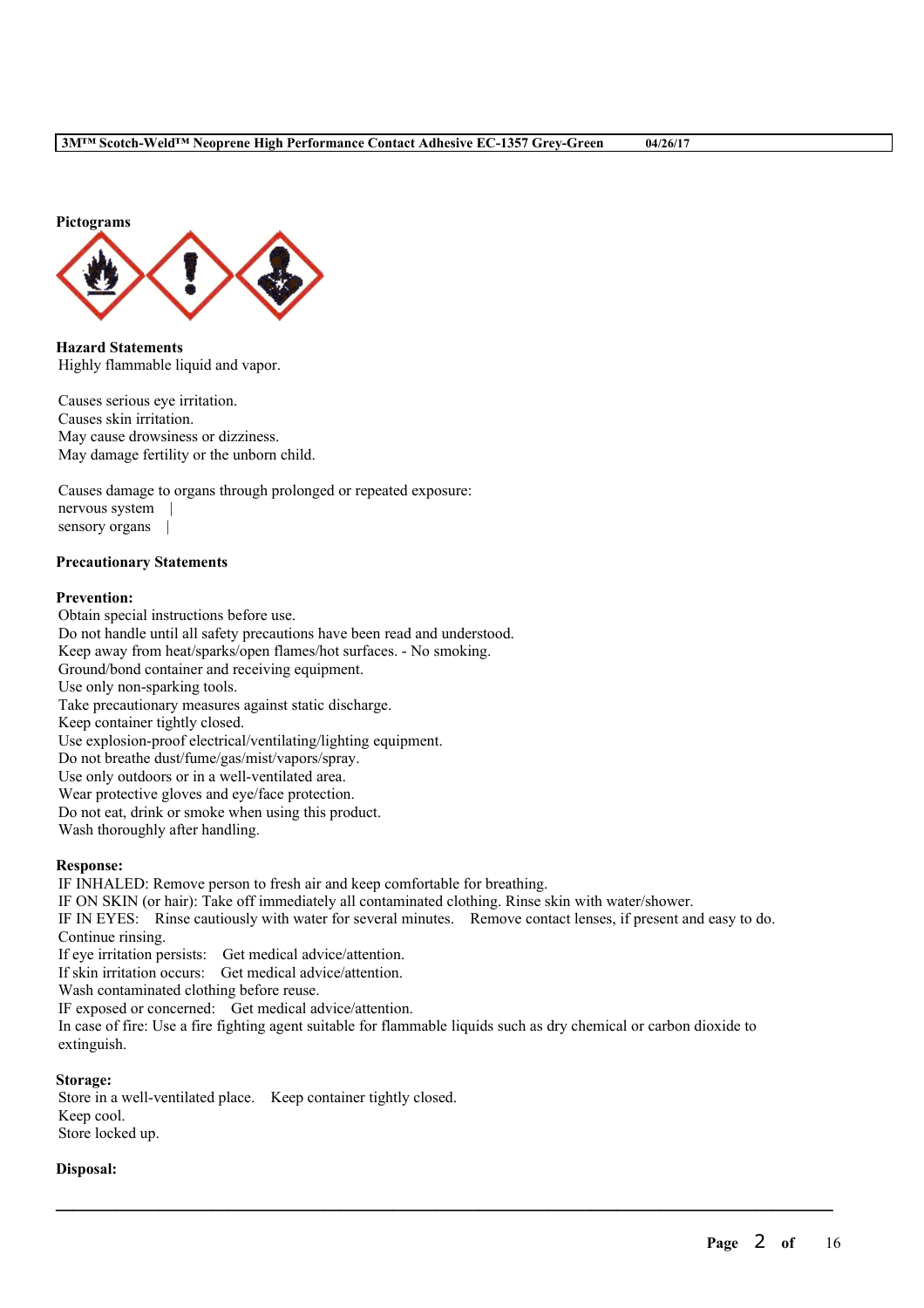Dispose of contents/container in accordance with applicable local/regional/national/international regulations.

# **2.3. Hazards not otherwise classified**

12% of the mixture consists of ingredients of unknown acute inhalation toxicity.

# **SECTION 3: Composition/information on ingredients**

| Ingredient                  | <b>C.A.S. No.</b> | $%$ by Wt                |
|-----------------------------|-------------------|--------------------------|
| <b>PETROLEUM DISTILLATE</b> | 64741-84-0        | 30 - 50 Trade Secret *   |
| <b>ACETONE</b>              | $67-64-1$         | 10 - 20 Trade Secret *   |
| <b>HEXANE</b>               | $110-54-3$        | 5 - 20 Trade Secret *    |
| <b>MAGNESIUM RESINATE</b>   | 68037-42-3        | - 13<br>7 -              |
| METHYL ETHYL KETONE         | $78-93-3$         | 7 - 13 Trade Secret *    |
| POLYCHLOROPRENE             | 9010-98-4         | $7 - 13$                 |
| <b>TOLUENE</b>              | 108-88-3          | 3 - 7 Trade Secret *     |
| <b>CYCLOHEXANE</b>          | 110-82-7          | $<$ 2.5 Trade Secret $*$ |
| <b>ROSIN</b>                | 8050-09-7         | 0.1 - 1 Trade Secret *   |
| <b>ZINC OXIDE</b>           | 1314-13-2         | $0.1 -$                  |

\*The specific chemical identity and/or exact percentage (concentration) of this composition has been withheld as a trade secret.

# **SECTION 4: First aid measures**

# **4.1. Description of first aid measures**

# **Inhalation:**

Remove person to fresh air. If you feel unwell, get medical attention.

# **Skin Contact:**

Immediately wash with soap and water. Remove contaminated clothing and wash before reuse. If signs/symptoms develop, get medical attention.

# **Eye Contact:**

Immediately flush with large amounts of water. Remove contact lenses if easy to do. Continue rinsing. Get medical attention.

# **If Swallowed:**

Rinse mouth. If you feel unwell, get medical attention.

# **4.2. Most important symptoms and effects, both acute and delayed**

See Section 11.1. Information on toxicological effects.

# **4.3. Indication of any immediate medical attention and special treatment required**

Not applicable

# **SECTION 5: Fire-fighting measures**

# **5.1. Suitable extinguishing media**

In case of fire: Use a fire fighting agent suitable for flammable liquids such as dry chemical or carbon dioxide to extinguish.

 $\mathcal{L}_\mathcal{L} = \mathcal{L}_\mathcal{L} = \mathcal{L}_\mathcal{L} = \mathcal{L}_\mathcal{L} = \mathcal{L}_\mathcal{L} = \mathcal{L}_\mathcal{L} = \mathcal{L}_\mathcal{L} = \mathcal{L}_\mathcal{L} = \mathcal{L}_\mathcal{L} = \mathcal{L}_\mathcal{L} = \mathcal{L}_\mathcal{L} = \mathcal{L}_\mathcal{L} = \mathcal{L}_\mathcal{L} = \mathcal{L}_\mathcal{L} = \mathcal{L}_\mathcal{L} = \mathcal{L}_\mathcal{L} = \mathcal{L}_\mathcal{L}$ 

# **5.2. Special hazards arising from the substance or mixture**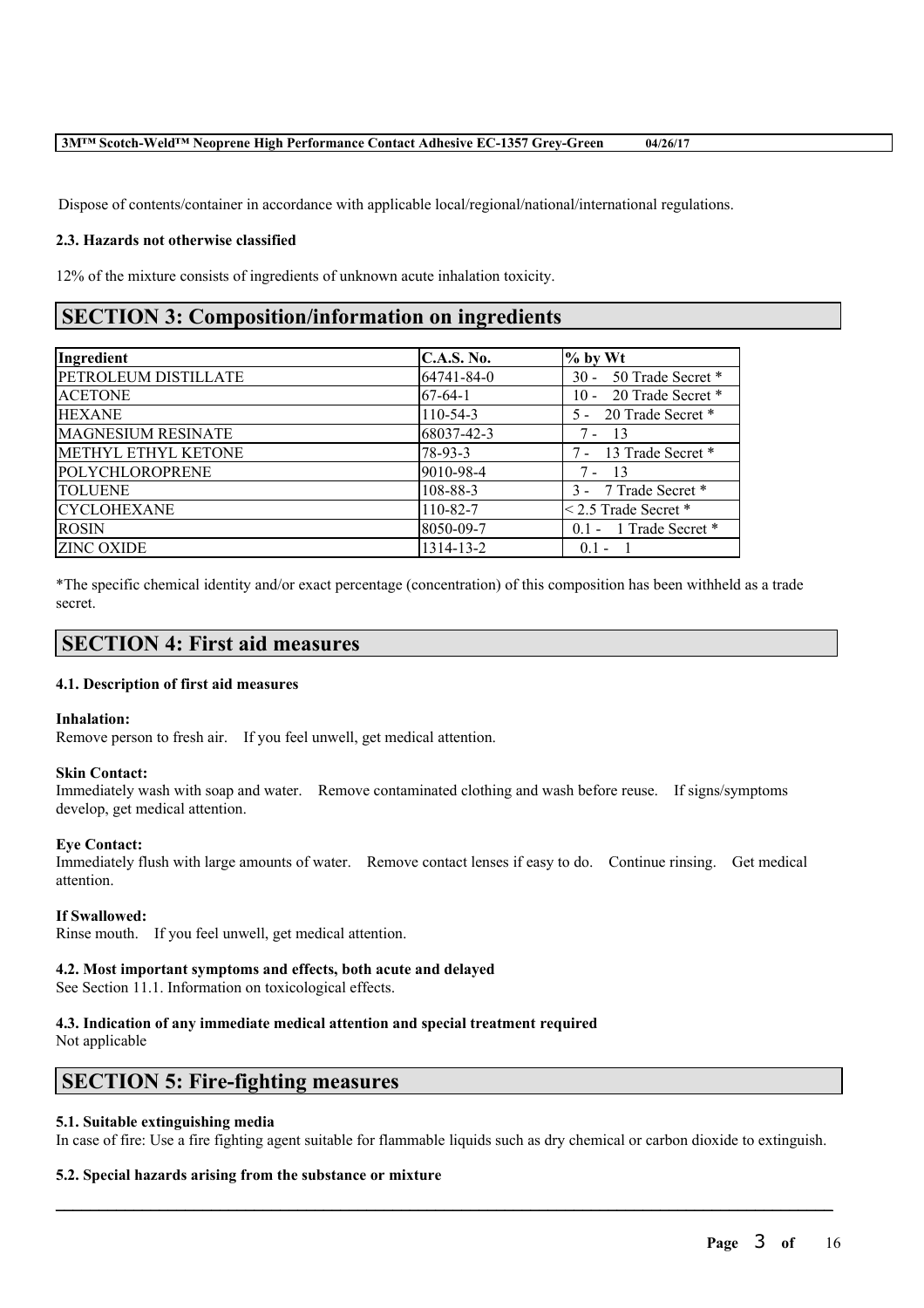Closed containers exposed to heat from fire may build pressure and explode.

#### **Hazardous Decomposition or By-Products**

| <b>Substance</b>  | Condition         |
|-------------------|-------------------|
| Aldehydes         | During Combustion |
| Hydrocarbons      | During Combustion |
| Carbon monoxide   | During Combustion |
| Carbon dioxide    | During Combustion |
| Hydrogen Chloride | During Combustion |
| Ketones           | During Combustion |
|                   |                   |

#### **5.3. Special protective actions for fire-fighters**

Water may not effectively extinguish fire; however, it should be used to keep fire-exposed containers and surfaces cool and prevent explosive rupture.

# **SECTION 6: Accidental release measures**

#### **6.1. Personal precautions, protective equipment and emergency procedures**

Evacuate area. Keep away from heat/sparks/open flames/hot surfaces. - No smoking. Use only non-sparking tools. Ventilate the area with fresh air. For large spill, or spills in confined spaces, provide mechanical ventilation to disperse or exhaust vapors, in accordance with good industrial hygiene practice. Warning! A motor could be an ignition source and could cause flammable gases or vapors in the spill area to burn or explode. Refer to other sections of this SDS for information regarding physical and health hazards, respiratory protection, ventilation, and personal protective equipment.

# **6.2. Environmental precautions**

Avoid release to the environment. For larger spills, cover drains and build dikes to prevent entry into sewer systems or bodies of water.

#### **6.3. Methods and material for containment and cleaning up**

Contain spill. Cover spill area with a fire-extinguishing foam. An appropriate aqueous film forming foam (AFFF) is recommended. Working from around the edges of the spill inward, cover with bentonite, vermiculite, or commercially available inorganic absorbent material. Mix in sufficient absorbent until it appears dry. Remember, adding an absorbent material does not remove a physical, health, or environmental hazard. Collect as much of the spilled material as possible using non-sparking tools. Place in a metal container approved for transportation by appropriate authorities. Clean up residue with an appropriate solvent selected by a qualified and authorized person. Ventilate the area with fresh air. Read and follow safety precautions on the solvent label and SDS. Seal the container. Dispose of collected material as soon as possible.

# **SECTION 7: Handling and storage**

# **7.1. Precautions for safe handling**

Do not handle until all safety precautions have been read and understood. Keep away from heat/sparks/open flames/hot surfaces. - No smoking. Use only non-sparking tools. Take precautionary measures against static discharge. Do not breathe dust/fume/gas/mist/vapors/spray. Do not get in eyes, on skin, or on clothing. Do not eat, drink or smoke when using this product. Wash thoroughly after handling. Contaminated work clothing should not be allowed out of the workplace. Avoid release to the environment. Wash contaminated clothing before reuse. Avoid contact with oxidizing agents (eg. chlorine, chromic acid etc.) Wear low static or properly grounded shoes. Use personal protective equipment (gloves, respirators, etc.) as required. To minimize the risk of ignition, determine applicable electrical classifications for the process using this product and select specific local exhaust ventilation equipment to avoid flammable vapor accumulation. Ground/bond container and receiving equipment if there is potential for static electricity accumulation during transfer.

### **7.2. Conditions for safe storage including any incompatibilities**

Store in a well-ventilated place. Keep cool. Keep container tightly closed. Store away from acids. Store away from oxidizing agents.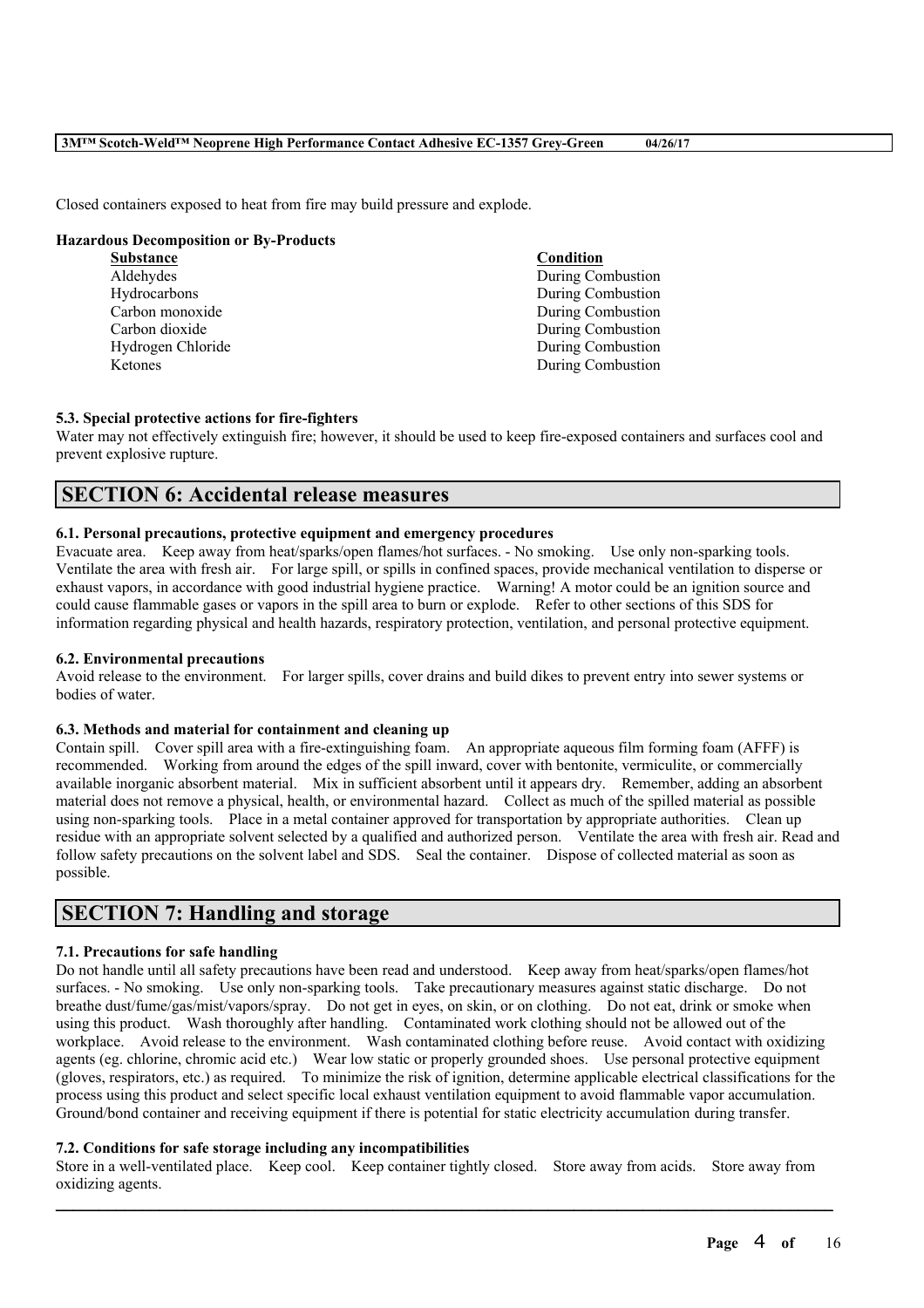# **SECTION 8: Exposure controls/personal protection**

# **8.1. Control parameters**

#### **Occupational exposure limits**

If a component is disclosed in section 3 but does not appear in the table below, an occupational exposure limit is not available for the component.

| Ingredient          | <b>C.A.S. No.</b> | Agency       | Limit type                                           | <b>Additional Comments</b> |
|---------------------|-------------------|--------------|------------------------------------------------------|----------------------------|
| <b>TOLUENE</b>      | 108-88-3          | <b>ACGIH</b> | TWA:20 ppm                                           | A4: Not class. as human    |
|                     |                   |              |                                                      | carcin                     |
| <b>TOLUENE</b>      | 108-88-3          | <b>OSHA</b>  | TWA:200 ppm;CEIL:300 ppm                             |                            |
| <b>HEXANE</b>       | $110-54-3$        | <b>ACGIH</b> | $TWA:50$ ppm                                         | <b>SKIN</b>                |
| <b>HEXANE</b>       | $110-54-3$        | <b>OSHA</b>  | $TWA:1800$ mg/m $3(500$ ppm)                         |                            |
| <b>CYCLOHEXANE</b>  | 110-82-7          | <b>ACGIH</b> | $TWA:100$ ppm                                        |                            |
| <b>CYCLOHEXANE</b>  | $110 - 82 - 7$    | <b>OSHA</b>  | TWA:1050 mg/m3(300 ppm)                              |                            |
| <b>ZINC OXIDE</b>   | 1314-13-2         | <b>ACGIH</b> | TWA(respirable fraction):2                           |                            |
|                     |                   |              | mg/m3;STEL(respirable                                |                            |
|                     |                   |              | fraction):10 mg/m3                                   |                            |
| <b>ZINC OXIDE</b>   | 1314-13-2         | <b>OSHA</b>  | TWA(as fume):5                                       |                            |
|                     |                   |              | mg/m3;TWA(as total dust):15                          |                            |
|                     |                   |              | mg/m3;TWA(respirable                                 |                            |
|                     |                   |              | fraction): $5 \text{ mg/m}$ 3                        |                            |
| <b>ACETONE</b>      | $67-64-1$         | <b>ACGIH</b> | TWA:250 ppm; STEL:500 ppm $AA$ : Not class. as human |                            |
|                     |                   |              |                                                      | carcin                     |
| <b>ACETONE</b>      | $67-64-1$         | <b>OSHA</b>  | TWA:2400 mg/m3(1000 ppm)                             |                            |
| METHYL ETHYL KETONE | $78-93-3$         | <b>ACGIH</b> | TWA:200 ppm;STEL:300 ppm                             |                            |
| METHYL ETHYL KETONE | 78-93-3           | <b>OSHA</b>  | TWA:590 mg/m3(200 ppm)                               |                            |
| <b>ROSIN</b>        | 8050-09-7         | <b>ACGIH</b> | Limit value not established:                         | Dermal/Respiratory         |
|                     |                   |              |                                                      | Sensitizer, Cntrl all      |
|                     |                   |              |                                                      | exposr-low as possib       |

ACGIH : American Conference of Governmental Industrial Hygienists

AIHA : American Industrial Hygiene Association

CMRG : Chemical Manufacturer's Recommended Guidelines

OSHA : United States Department of Labor - Occupational Safety and Health Administration

TWA: Time-Weighted-Average

STEL: Short Term Exposure Limit

CEIL: Ceiling

#### **8.2. Exposure controls**

#### **8.2.1. Engineering controls**

Use general dilution ventilation and/or local exhaust ventilation to control airborne exposures to below relevant Exposure Limits and/or control dust/fume/gas/mist/vapors/spray. If ventilation is not adequate, use respiratory protection equipment. Use explosion-proof ventilation equipment.

# **8.2.2. Personal protective equipment (PPE)**

# **Eye/face protection**

Select and use eye/face protection to prevent contact based on the results of an exposure assessment. The following eye/face protection(s) are recommended: Indirect Vented Goggles

#### **Skin/hand protection**

Select and use gloves and/or protective clothing approved to relevant local standards to prevent skin contact based on the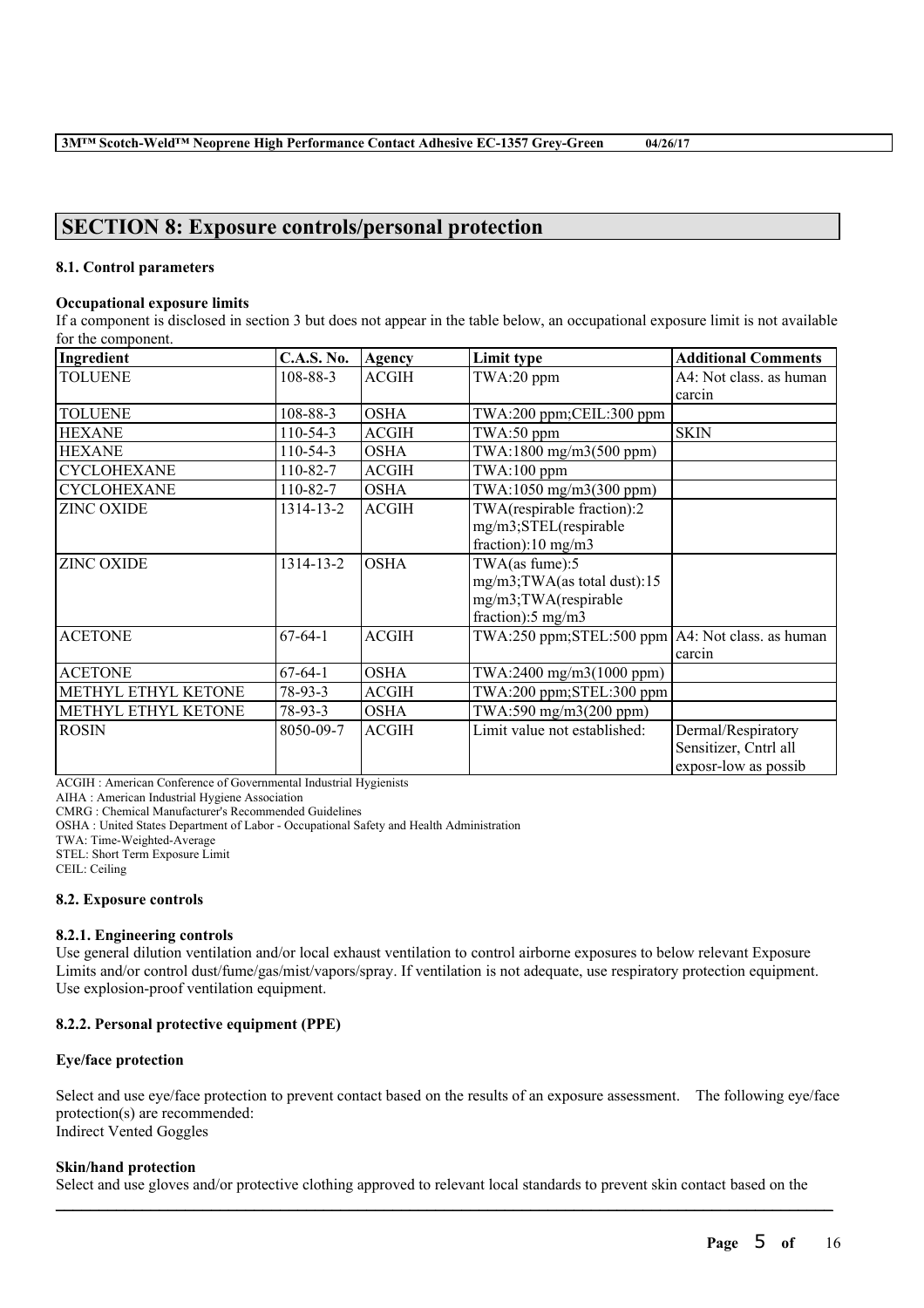results of an exposure assessment. Selection should be based on use factors such as exposure levels, concentration of the substance or mixture, frequency and duration, physical challenges such as temperature extremes, and other use conditions. Consult with your glove and/or protective clothing manufacturer for selection of appropriate compatible gloves/protective clothing. Note: Nitrile gloves may be worn over polymer laminate gloves to improve dexterity. Gloves made from the following material(s) are recommended: Polymer laminate

If this product is used in a manner that presents a higher potential for exposure (eg. spraying, high splash potential etc.), then use of protective coveralls may be necessary. Select and use body protection to prevent contact based on the results of an exposure assessment. The following protective clothing material(s) are recommended: Apron - polymer laminate

# **Respiratory protection**

An exposure assessment may be needed to decide if a respirator is required. If a respirator is needed, use respirators as part of a full respiratory protection program. Based on the results of the exposure assessment, select from the following respirator type(s) to reduce inhalation exposure:

Half facepiece or full facepiece air-purifying respirator suitable for organic vapors and particulates

For questions about suitability for a specific application, consult with your respirator manufacturer.

# **SECTION 9: Physical and chemical properties**

# **9.1. Information on basic physical and chemical properties**

| <b>General Physical Form:</b>             | Liquid                                                |
|-------------------------------------------|-------------------------------------------------------|
| Odor, Color, Grade:                       | grey/green, strong petroleum odor.                    |
| Odor threshold                            | No Data Available                                     |
| pН                                        | No Data Available                                     |
| <b>Melting point</b>                      | No Data Available                                     |
| <b>Boiling Point</b>                      | 132 °F [Details:CONDITIONS: (acetone)]                |
| <b>Flash Point</b>                        | -14 °F [Test Method: Tagliabue Closed Cup]            |
| <b>Evaporation rate</b>                   | $>=2$ [Ref Std:WATER=1]                               |
| <b>Flammability (solid, gas)</b>          | Not Applicable                                        |
| <b>Flammable Limits(LEL)</b>              | $1\%$ volume                                          |
| <b>Flammable Limits(UEL)</b>              | $12.8\%$ volume                                       |
| <b>Vapor Pressure</b>                     | 180 mmHg [Details:CONDITIONS: @ 68F]                  |
| <b>Vapor Density</b>                      | $[RefStd:AIR=1]$<br>3                                 |
| <b>Density</b>                            | $0.84$ g/ml                                           |
| <b>Specific Gravity</b>                   | .84 $[RefStd:WATER=1]$                                |
| <b>Solubility in Water</b>                | Slight (less than $10\%$ )                            |
| Solubility- non-water                     | No Data Available                                     |
| Partition coefficient: n-octanol/water    | No Data Available                                     |
| <b>Autoignition temperature</b>           | No Data Available                                     |
| <b>Decomposition temperature</b>          | No Data Available                                     |
| <b>Viscosity</b>                          | $200 - 1,000$ centipoise                              |
| <b>Hazardous Air Pollutants</b>           | 1.2 lb HAPS/lb solids [Test Method:Calculated]        |
| Molecular weight                          | No Data Available                                     |
| <b>Volatile Organic Compounds</b>         | <=659 % [Test Method: calculated SCAQMD rule 443.1]   |
| <b>Percent volatile</b>                   | $\leq$ 78 %                                           |
| <b>VOC Less H2O &amp; Exempt Solvents</b> | <=801 g/l [Test Method: calculated SCAQMD rule 443.1] |
|                                           |                                                       |

 $\mathcal{L}_\mathcal{L} = \mathcal{L}_\mathcal{L} = \mathcal{L}_\mathcal{L} = \mathcal{L}_\mathcal{L} = \mathcal{L}_\mathcal{L} = \mathcal{L}_\mathcal{L} = \mathcal{L}_\mathcal{L} = \mathcal{L}_\mathcal{L} = \mathcal{L}_\mathcal{L} = \mathcal{L}_\mathcal{L} = \mathcal{L}_\mathcal{L} = \mathcal{L}_\mathcal{L} = \mathcal{L}_\mathcal{L} = \mathcal{L}_\mathcal{L} = \mathcal{L}_\mathcal{L} = \mathcal{L}_\mathcal{L} = \mathcal{L}_\mathcal{L}$ 

# **SECTION 10: Stability and reactivity**

# **10.1. Reactivity**

This material is considered to be non reactive under normal use conditions.

# **10.2. Chemical stability**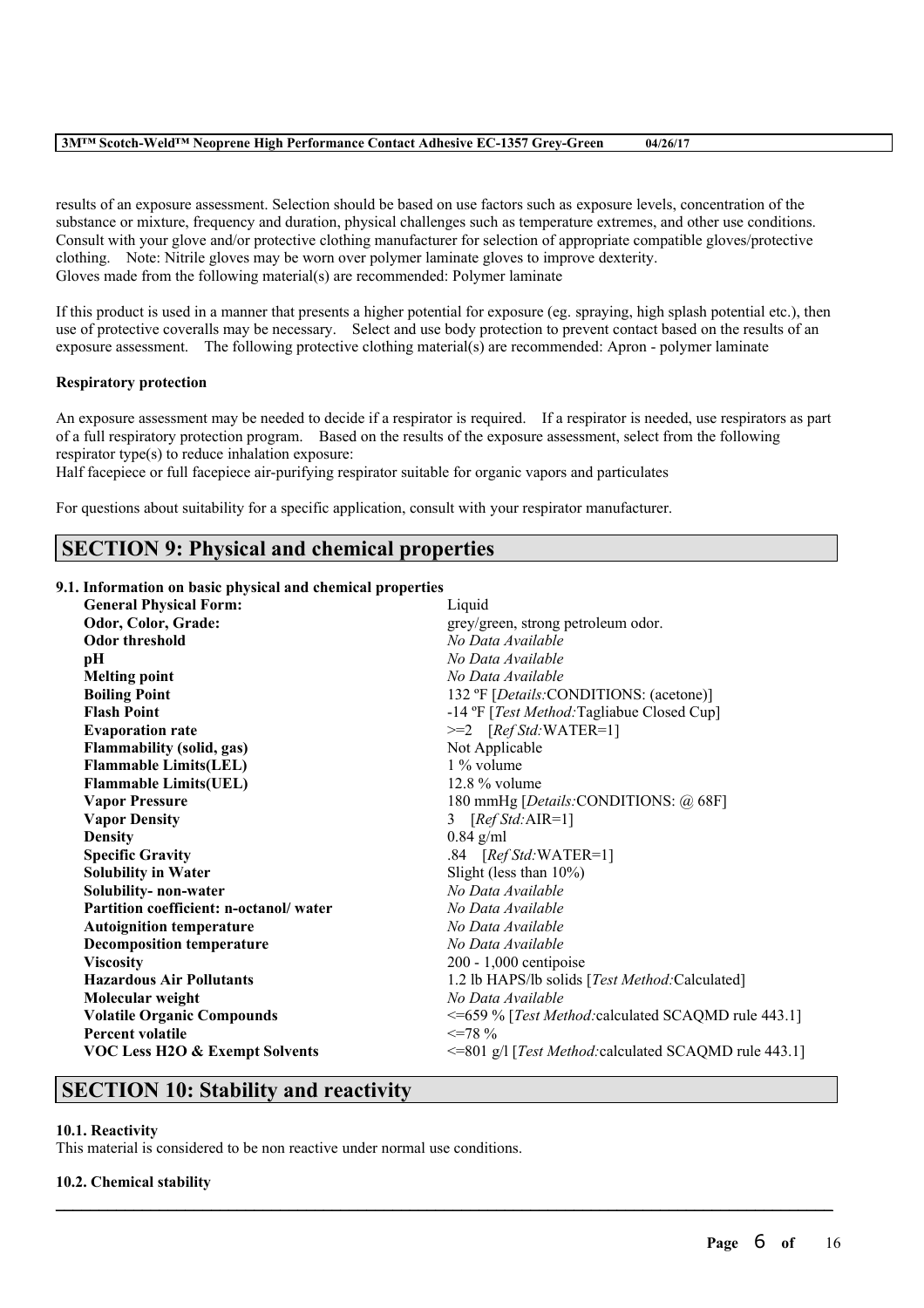Stable.

**10.3. Possibility of hazardous reactions** Hazardous polymerization will not occur.

**10.4. Conditions to avoid** Sparks and/or flames

**10.5. Incompatible materials** Strong oxidizing agents

**10.6. Hazardous decomposition products Substance Condition** None known.

Refer to section 5.2 for hazardous decomposition products during combustion.

# **SECTION 11: Toxicological information**

The information below may not be consistent with the material classification in Section 2 if specific ingredient **classifications are mandated by a competent authority. In addition, toxicological data on ingredients may not be** reflected in the material classification and/or the signs and symptoms of exposure, because an ingredient may be present below the threshold for labeling, an ingredient may not be available for exposure, or the data may not be **relevant to the material as a whole.**

**11.1. Information on Toxicological effects**

**Signs and Symptoms of Exposure**

Based on test data and/or information on the components, this material may produce the following health effects:

#### **Inhalation:**

Respiratory Tract Irritation: Signs/symptoms may include cough, sneezing, nasal discharge, headache, hoarseness, and nose and throat pain.

May cause additional health effects (see below).

#### **Skin Contact:**

Skin Irritation: Signs/symptoms may include localized redness, swelling, itching, dryness, cracking, blistering, and pain. Allergic Skin Reaction (non-photo induced): Signs/symptoms may include redness, swelling, blistering, and itching.

#### **Eye Contact:**

Severe Eye Irritation: Signs/symptoms may include significant redness, swelling, pain, tearing, cloudy appearance of the cornea, and impaired vision.

#### **Ingestion:**

Gastrointestinal Irritation: Signs/symptoms may include abdominal pain, stomach upset, nausea, vomiting and diarrhea.

 $\mathcal{L}_\mathcal{L} = \mathcal{L}_\mathcal{L} = \mathcal{L}_\mathcal{L} = \mathcal{L}_\mathcal{L} = \mathcal{L}_\mathcal{L} = \mathcal{L}_\mathcal{L} = \mathcal{L}_\mathcal{L} = \mathcal{L}_\mathcal{L} = \mathcal{L}_\mathcal{L} = \mathcal{L}_\mathcal{L} = \mathcal{L}_\mathcal{L} = \mathcal{L}_\mathcal{L} = \mathcal{L}_\mathcal{L} = \mathcal{L}_\mathcal{L} = \mathcal{L}_\mathcal{L} = \mathcal{L}_\mathcal{L} = \mathcal{L}_\mathcal{L}$ 

May cause additional health effects (see below).

# **Additional Health Effects:**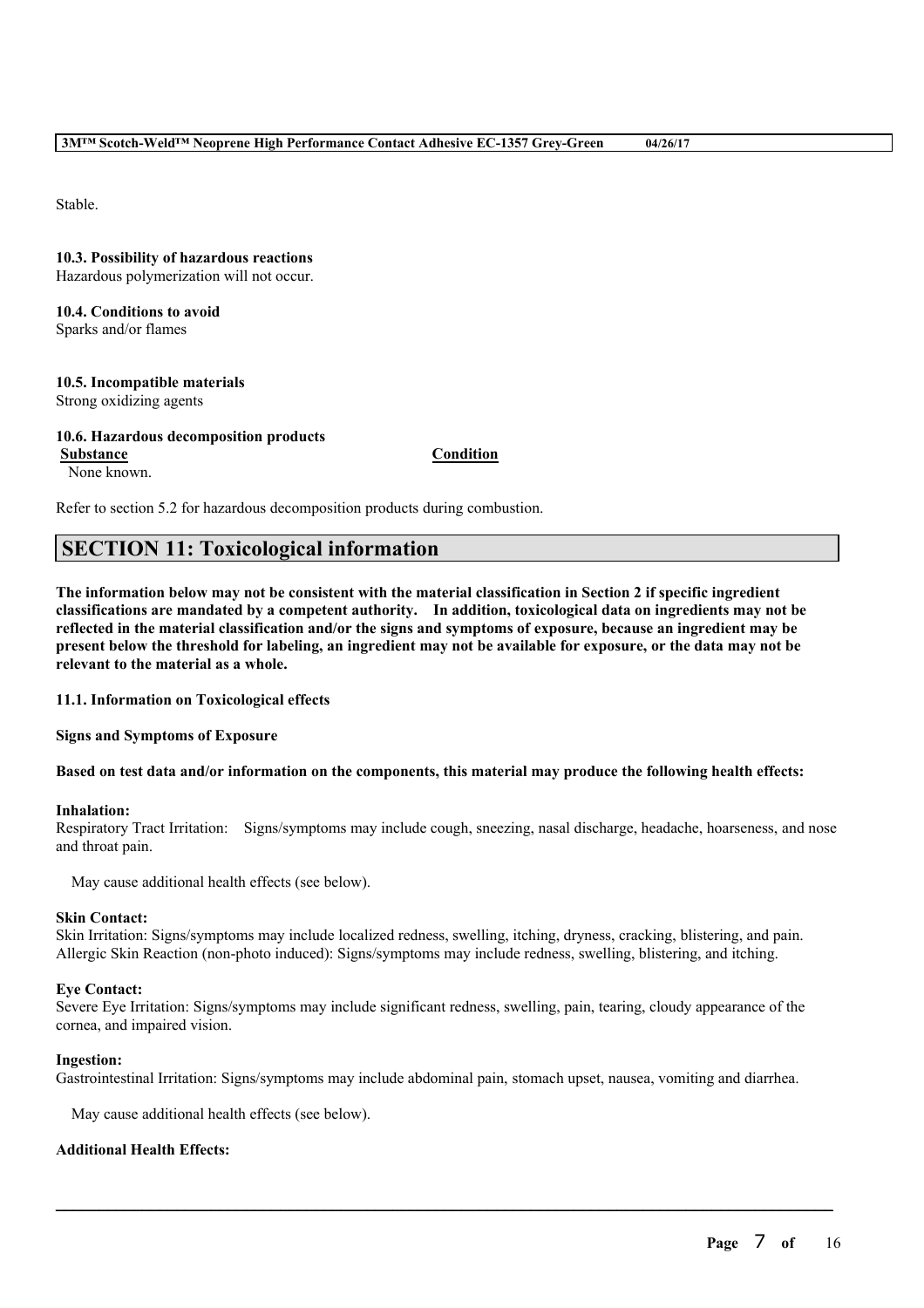#### **Single exposure may cause target organ effects:**

Central Nervous System (CNS) Depression: Signs/symptoms may include headache, dizziness, drowsiness, incoordination, nausea, slowed reaction time, slurred speech, giddiness, and unconsciousness.

### **Prolonged or repeated exposure may cause target organ effects:**

Ocular Effects: Signs/symptoms may include blurred or significantly impaired vision.

Auditory Effects: Signs/symptoms may include hearing impairment, balance dysfunction and ringing in the ears.

Peripheral Neuropathy: Signs/symptoms may include tingling or numbness of the extremities, incoordination, weakness of the hands and feet, tremors and muscle atrophy.

Olfactory Effects: Signs/symptoms may include decreased ability to detect odors and/or complete loss of smell.

Neurological Effects: Signs/symptoms may include personality changes, lack of coordination, sensory loss, tingling or numbness of the extremities, weakness, tremors, and/or changes in blood pressure and heart rate.

### **Reproductive/Developmental Toxicity:**

Contains a chemical or chemicals which can cause birth defects or other reproductive harm.

#### **Toxicological Data**

If a component is disclosed in section 3 but does not appear in a table below, either no data are available for that endpoint or the data are not sufficient for classification.

#### **Acute Toxicity**

| Name                      | Route       | <b>Species</b> | Value                                             |
|---------------------------|-------------|----------------|---------------------------------------------------|
| Overall product           | Dermal      |                | No data available; calculated $ATE > 5,000$ mg/kg |
| Overall product           | Inhalation- |                | No data available; calculated ATE >50 mg/l        |
|                           | Vapor(4 hr) |                |                                                   |
| Overall product           | Ingestion   |                | No data available; calculated ATE >5,000 mg/kg    |
| PETROLEUM DISTILLATE      | Dermal      | Rabbit         | $LD50 > 2,000$ mg/kg                              |
| PETROLEUM DISTILLATE      | Inhalation- | Rat            | LC50 259 mg/l                                     |
|                           | Vapor (4    |                |                                                   |
|                           | hours)      |                |                                                   |
| PETROLEUM DISTILLATE      | Ingestion   | Rat            | $LD50 > 5,000$ mg/kg                              |
| <b>HEXANE</b>             | Dermal      | Rabbit         | $LD50 > 2,000$ mg/kg                              |
| <b>HEXANE</b>             | Inhalation- | Rat            | LC50 170 mg/l                                     |
|                           | Vapor (4    |                |                                                   |
|                           | hours)      |                |                                                   |
| <b>HEXANE</b>             | Ingestion   | Rat            | $LD50 > 28,700$ mg/kg                             |
| <b>ACETONE</b>            | Dermal      | Rabbit         | $LD50 > 15,688$ mg/kg                             |
| <b>ACETONE</b>            | Inhalation- | Rat            | $LC50$ 76 mg/l                                    |
|                           | Vapor (4    |                |                                                   |
|                           | hours)      |                |                                                   |
| <b>ACETONE</b>            | Ingestion   | Rat            | LD50 5,800 mg/kg                                  |
| METHYL ETHYL KETONE       | Dermal      | Rabbit         | $LD50 > 8,050$ mg/kg                              |
| METHYL ETHYL KETONE       | Inhalation- | Rat            | LC50 34.5 mg/l                                    |
|                           | Vapor (4    |                |                                                   |
|                           | hours)      |                |                                                   |
| METHYL ETHYL KETONE       | Ingestion   | Rat            | LD50 2,737 mg/kg                                  |
| <b>MAGNESIUM RESINATE</b> | Dermal      |                | LD50 estimated to be $2,000 - 5,000$ mg/kg        |
| <b>MAGNESIUM RESINATE</b> | Ingestion   |                | LD50 estimated to be $2,000 - 5,000$ mg/kg        |
| <b>POLYCHLOROPRENE</b>    | Dermal      |                | LD50 estimated to be $> 5,000$ mg/kg              |
| <b>POLYCHLOROPRENE</b>    | Ingestion   | Rat            | $LD50 > 20,000$ mg/kg                             |
| <b>TOLUENE</b>            | Dermal      | Rat            | LD50 12,000 mg/kg                                 |
| <b>TOLUENE</b>            | Inhalation- | Rat            | $LC50$ 30 mg/l                                    |
|                           | Vapor (4    |                |                                                   |
|                           | hours)      |                |                                                   |
| <b>TOLUENE</b>            | Ingestion   | Rat            | LD50 $5,550$ mg/kg                                |
| <b>CYCLOHEXANE</b>        | Dermal      | Rat            | $LD50 > 2,000$ mg/kg                              |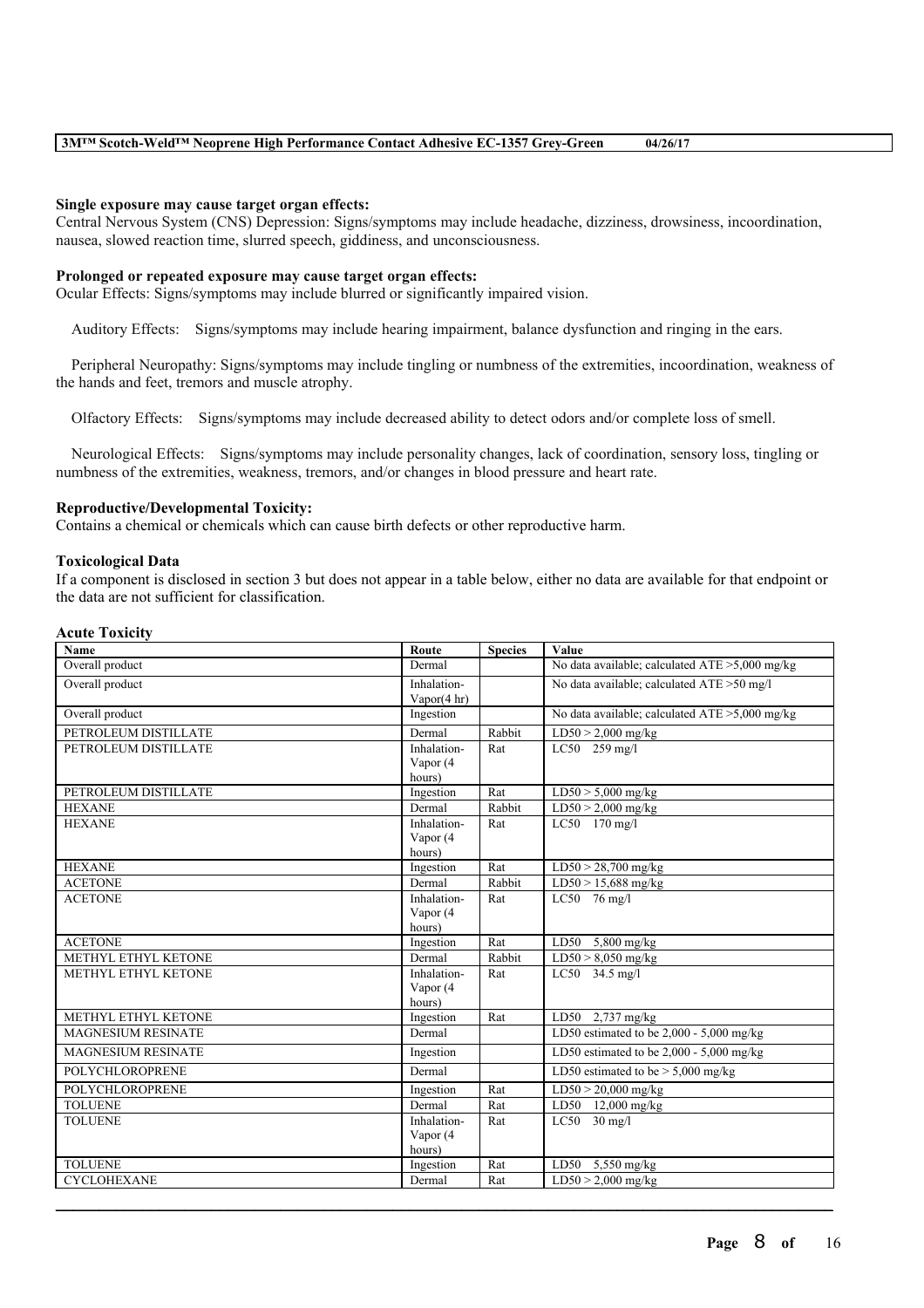| <b>CYCLOHEXANE</b> | Inhalation-<br>Vapor (4 | Rat    | $LC50 > 32.9$ mg/l                   |
|--------------------|-------------------------|--------|--------------------------------------|
|                    | hours)                  |        |                                      |
| <b>CYCLOHEXANE</b> | Ingestion               | Rat    | LD50 $6,200$ mg/kg                   |
| <b>ZINC OXIDE</b>  | Dermal                  |        | LD50 estimated to be $> 5,000$ mg/kg |
| <b>ZINC OXIDE</b>  | Inhalation-             | Rat    | $LC50 > 5.7$ mg/l                    |
|                    | Dust/Mist               |        |                                      |
|                    | (4 hours)               |        |                                      |
| <b>ZINC OXIDE</b>  | Ingestion               | Rat    | $LD50 > 5,000$ mg/kg                 |
| <b>ROSIN</b>       | Dermal                  | Rabbit | $LD50 > 2,500$ mg/kg                 |
| <b>ROSIN</b>       | Ingestion               | Rat    | $LD50$ 7.600 mg/kg                   |

 $ATE = acute$  toxicity estimate

### **Skin Corrosion/Irritation**

| Name                   | <b>Species</b> | Value                     |
|------------------------|----------------|---------------------------|
|                        |                |                           |
| PETROLEUM DISTILLATE   | Rabbit         | Irritant                  |
| <b>HEXANE</b>          | Human          | Mild irritant             |
|                        | and            |                           |
|                        | animal         |                           |
| <b>ACETONE</b>         | Mouse          | Minimal irritation        |
| METHYL ETHYL KETONE    | Rabbit         | Minimal irritation        |
| <b>POLYCHLOROPRENE</b> | Human          | No significant irritation |
| <b>TOLUENE</b>         | Rabbit         | Irritant                  |
| <b>CYCLOHEXANE</b>     | Rabbit         | Mild irritant             |
| <b>ZINC OXIDE</b>      | Human          | No significant irritation |
|                        | and            |                           |
|                        | animal         |                           |
| <b>ROSIN</b>           | Rabbit         | No significant irritation |

# **Serious Eye Damage/Irritation**

| $\tilde{\phantom{a}}$<br>Name | <b>Species</b> | Value                     |
|-------------------------------|----------------|---------------------------|
|                               |                |                           |
| PETROLEUM DISTILLATE          | Rabbit         | Mild irritant             |
| <b>HEXANE</b>                 | Rabbit         | Mild irritant             |
| <b>ACETONE</b>                | Rabbit         | Severe irritant           |
| METHYL ETHYL KETONE           | Rabbit         | Severe irritant           |
| POLYCHLOROPRENE               | Professio      | No significant irritation |
|                               | nal            |                           |
|                               | judgeme        |                           |
|                               | nt             |                           |
| <b>TOLUENE</b>                | Rabbit         | Moderate irritant         |
| <b>CYCLOHEXANE</b>            | Rabbit         | Mild irritant             |
| <b>ZINC OXIDE</b>             | Rabbit         | Mild irritant             |
| <b>ROSIN</b>                  | Rabbit         | Mild irritant             |

# **Skin Sensitization**

| Name                 | <b>Species</b> | Value                                          |
|----------------------|----------------|------------------------------------------------|
| PETROLEUM DISTILLATE | Guinea         | Not sensitizing                                |
|                      | pig            |                                                |
| <b>HEXANE</b>        | Human          | Not sensitizing                                |
| <b>TOLUENE</b>       | Guinea         | Not sensitizing                                |
|                      | pig            |                                                |
| <b>ZINC OXIDE</b>    | Guinea         | Some positive data exist, but the data are not |
|                      | pig            | sufficient for classification                  |
| <b>ROSIN</b>         | Guinea         | Sensitizing                                    |
|                      | pig            |                                                |

# **Respiratory Sensitization**

| Name         | <b>Species</b> | Value                                                                           |
|--------------|----------------|---------------------------------------------------------------------------------|
| <b>ROSIN</b> | Human          | Some positive data exist, but the data are not<br>sufficient for classification |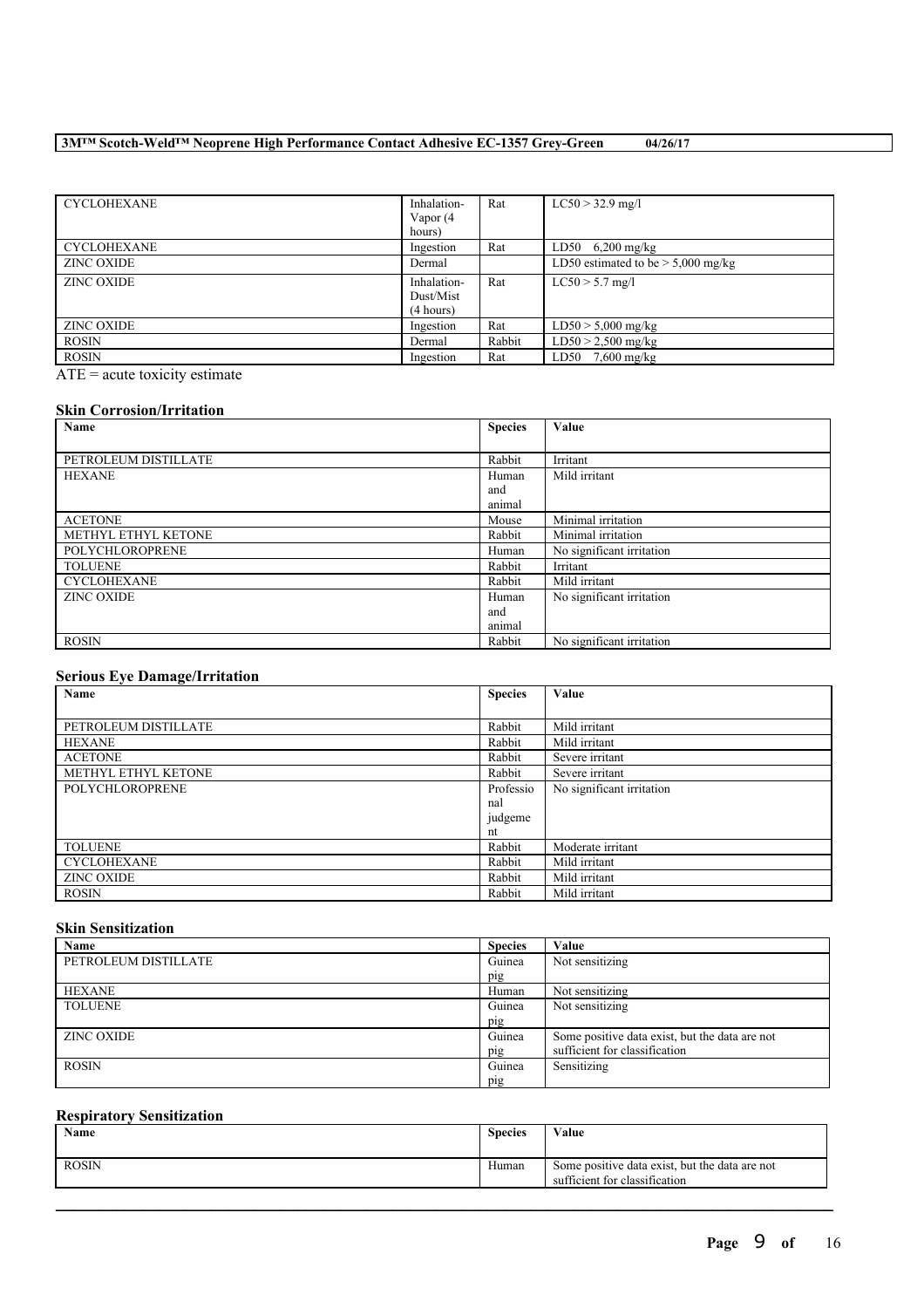# **Germ Cell Mutagenicity**

| <b>Name</b>          | Route    | Value                                          |
|----------------------|----------|------------------------------------------------|
|                      |          |                                                |
| PETROLEUM DISTILLATE | In Vitro | Not mutagenic                                  |
| <b>HEXANE</b>        | In Vitro | Not mutagenic                                  |
| <b>HEXANE</b>        | In vivo  | Not mutagenic                                  |
| <b>ACETONE</b>       | In vivo  | Not mutagenic                                  |
| <b>ACETONE</b>       | In Vitro | Some positive data exist, but the data are not |
|                      |          | sufficient for classification                  |
| METHYL ETHYL KETONE  | In Vitro | Not mutagenic                                  |
| <b>TOLUENE</b>       | In Vitro | Not mutagenic                                  |
| <b>TOLUENE</b>       | In vivo  | Not mutagenic                                  |
| <b>CYCLOHEXANE</b>   | In Vitro | Not mutagenic                                  |
| <b>CYCLOHEXANE</b>   | In vivo  | Some positive data exist, but the data are not |
|                      |          | sufficient for classification                  |
| <b>ZINC OXIDE</b>    | In Vitro | Some positive data exist, but the data are not |
|                      |          | sufficient for classification                  |
| <b>ZINC OXIDE</b>    | In vivo  | Some positive data exist, but the data are not |
|                      |          | sufficient for classification                  |

# **Carcinogenicity**

| Name                | Route      | <b>Species</b>     | Value                                                                           |
|---------------------|------------|--------------------|---------------------------------------------------------------------------------|
| <b>HEXANE</b>       | Dermal     | Mouse              | Not carcinogenic                                                                |
| <b>HEXANE</b>       | Inhalation | Mouse              | Some positive data exist, but the data are not<br>sufficient for classification |
| <b>ACETONE</b>      | <b>Not</b> | Multiple<br>animal | Not carcinogenic                                                                |
|                     | Specified  | species            |                                                                                 |
| METHYL ETHYL KETONE | Inhalation | Human              | Not carcinogenic                                                                |
| <b>TOLUENE</b>      | Dermal     | Mouse              | Some positive data exist, but the data are not<br>sufficient for classification |
| <b>TOLUENE</b>      | Ingestion  | Rat                | Some positive data exist, but the data are not<br>sufficient for classification |
| <b>TOLUENE</b>      | Inhalation | Mouse              | Some positive data exist, but the data are not<br>sufficient for classification |

# **Reproductive Toxicity**

# **Reproductive and/or Developmental Effects**

| Name                | Route      | Value                                                                                                  | <b>Species</b> | <b>Test Result</b>              | <b>Exposure</b><br><b>Duration</b> |
|---------------------|------------|--------------------------------------------------------------------------------------------------------|----------------|---------------------------------|------------------------------------|
| <b>HEXANE</b>       | Ingestion  | Not toxic to development                                                                               | Mouse          | <b>NOAEL 2,200</b><br>mg/kg/day | during<br>organogenesi<br>S        |
| <b>HEXANE</b>       | Inhalation | Some positive developmental data exist,<br>but the data are not sufficient for<br>classification       | Rat            | NOAEL 0.7<br>mg/l               | during<br>gestation                |
| <b>HEXANE</b>       | Ingestion  | Toxic to male reproduction                                                                             | Rat            | <b>NOAEL 1,140</b><br>mg/kg/day | 90 days                            |
| <b>HEXANE</b>       | Inhalation | Toxic to male reproduction                                                                             | Rat            | LOAEL 3.52<br>mg/l              | 28 days                            |
| <b>ACETONE</b>      | Ingestion  | Some positive male reproductive data<br>exist, but the data are not sufficient for<br>classification   | Rat            | <b>NOAEL 1,700</b><br>mg/kg/day | 13 weeks                           |
| <b>ACETONE</b>      | Inhalation | Some positive developmental data exist,<br>but the data are not sufficient for<br>classification       | Rat            | <b>NOAEL 5.2</b><br>mg/l        | during<br>organogenesi<br>S        |
| METHYL ETHYL KETONE | Inhalation | Some positive developmental data exist,<br>but the data are not sufficient for<br>classification       | Rat            | LOAEL 8.8<br>mg/l               | during<br>gestation                |
| <b>TOLUENE</b>      | Inhalation | Some positive female reproductive data<br>exist, but the data are not sufficient for<br>classification | Human          | <b>NOAEL Not</b><br>available   | occupational<br>exposure           |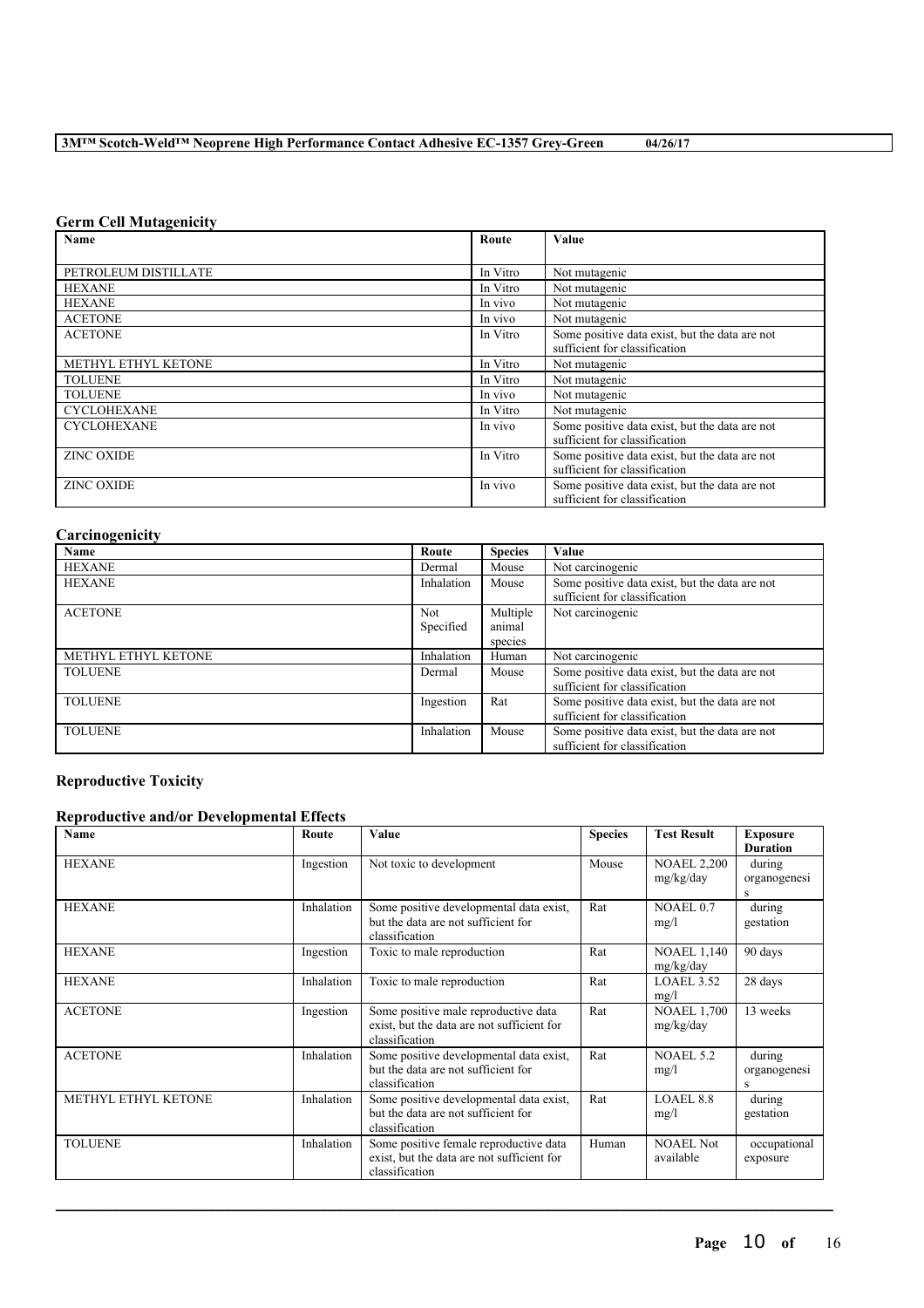TOLUENE Inhalation Some positive male reproductive data exist, but the data are not sufficient for classification Rat NOAEL 2.3 mg/l 1 generation TOLUENE Ingestion Toxic to development Rat LOAEL 520 mg/kg/day during gestation TOLUENE Inhalation Toxic to development Human NOAEL Not available<br>NOAEL 24 poisoning and/or abuse CYCLOHEXANE Inhalation Not toxic to female reproduction Rat mg/l<br>NOAEL 24 2 generation CYCLOHEXANE Inhalation Not toxic to male reproduction Rat mg/l 2 generation CYCLOHEXANE Inhalation Some positive developmental data exist, but the data are not sufficient for classification Rat NOAEL 6.9 mg/l 2 generation ZINC OXIDE Ingestion Some positive reproductive/developmental data exist, but the data are not sufficient for classification Multiple animal species NOAEL 125 mg/kg/day premating & during gestation

# **Target Organ(s)**

# **Specific Target Organ Toxicity - single exposure**

| $\mu$ and $\mu$ and $\mu$ and $\mu$<br>Name | Route      | $\frac{1}{2}$<br><b>Target Organ(s)</b> | Value                                                                              | <b>Species</b>                    | <b>Test Result</b>            | <b>Exposure</b><br><b>Duration</b> |
|---------------------------------------------|------------|-----------------------------------------|------------------------------------------------------------------------------------|-----------------------------------|-------------------------------|------------------------------------|
| <b>PETROLEUM</b><br><b>DISTILLATE</b>       | Inhalation | central nervous<br>system depression    | May cause drowsiness or<br>dizziness                                               | Human<br>and<br>animal            | <b>NOAEL Not</b><br>available |                                    |
| PETROLEUM<br><b>DISTILLATE</b>              | Inhalation | respiratory irritation                  | Some positive data exist, but the<br>data are not sufficient for<br>classification |                                   | <b>NOAEL Not</b><br>available |                                    |
| <b>PETROLEUM</b><br><b>DISTILLATE</b>       | Ingestion  | central nervous<br>system depression    | May cause drowsiness or<br>dizziness                                               | Professio<br>nal<br>judgeme<br>nt | <b>NOAEL Not</b><br>available |                                    |
| <b>HEXANE</b>                               | Inhalation | central nervous<br>system depression    | May cause drowsiness or<br>dizziness                                               | Human                             | <b>NOAEL Not</b><br>available | not available                      |
| <b>HEXANE</b>                               | Inhalation | respiratory irritation                  | Some positive data exist, but the<br>data are not sufficient for<br>classification | Rabbit                            | <b>NOAEL Not</b><br>available | $8$ hours                          |
| <b>HEXANE</b>                               | Inhalation | respiratory system                      | Some positive data exist, but the<br>data are not sufficient for<br>classification | Rat                               | <b>NOAEL 24.6</b><br>mg/l     | 8 hours                            |
| <b>ACETONE</b>                              | Inhalation | central nervous<br>system depression    | May cause drowsiness or<br>dizziness                                               | Human                             | <b>NOAEL Not</b><br>available |                                    |
| <b>ACETONE</b>                              | Inhalation | respiratory irritation                  | Some positive data exist, but the<br>data are not sufficient for<br>classification | Human                             | <b>NOAEL Not</b><br>available |                                    |
| <b>ACETONE</b>                              | Inhalation | immune system                           | Some positive data exist, but the<br>data are not sufficient for<br>classification | Human                             | <b>NOAEL 1.19</b><br>mg/l     | 6 hours                            |
| <b>ACETONE</b>                              | Inhalation | liver                                   | Some positive data exist, but the<br>data are not sufficient for<br>classification | Guinea<br>pig                     | <b>NOAEL Not</b><br>available |                                    |
| <b>ACETONE</b>                              | Ingestion  | central nervous<br>system depression    | May cause drowsiness or<br>dizziness                                               | Human                             | <b>NOAEL Not</b><br>available | poisoning<br>and/or abuse          |
| METHYL ETHYL<br><b>KETONE</b>               | Inhalation | central nervous<br>system depression    | May cause drowsiness or<br>dizziness                                               | official<br>classifica<br>tion    | <b>NOAEL Not</b><br>available |                                    |
| METHYL ETHYL<br><b>KETONE</b>               | Inhalation | respiratory irritation                  | Some positive data exist, but the<br>data are not sufficient for<br>classification | Human                             | <b>NOAEL Not</b><br>available |                                    |
| METHYL ETHYL<br><b>KETONE</b>               | Ingestion  | central nervous<br>system depression    | May cause drowsiness or<br>dizziness                                               | Professio<br>nal<br>judgeme<br>nt | <b>NOAEL Not</b><br>available |                                    |
| METHYL ETHYL                                | Ingestion  | liver                                   | Some positive data exist, but the                                                  | Rat                               | <b>NOAEL Not</b>              | not applicable                     |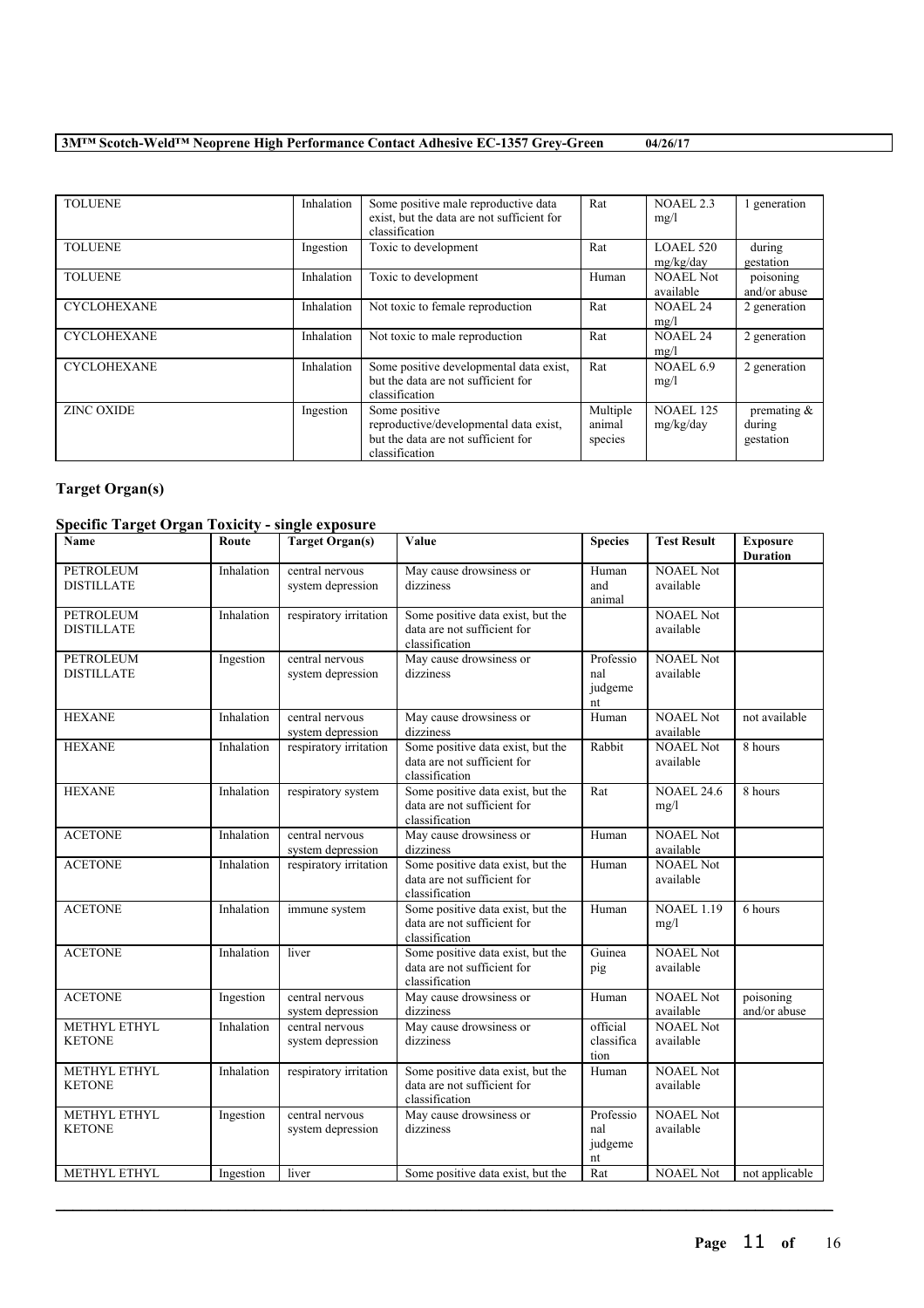KETONE data are not sufficient for classification available METHYL ETHYL **KETONE** Ingestion kidney and/or bladder Some positive data exist, but the data are not sufficient for classification Rat LOAEL 1,080 mg/kg not applicable TOLUENE Inhalation entral nervous system depression May cause drowsiness or dizziness Human | NOAEL Not available TOLUENE Inhalation respiratory irritation Some positive data exist, but the data are not sufficient for classification Human NOAEL Not available TOLUENE Inhalation immune system Some positive data exist, but the data are not sufficient for classification Mouse NOAEL 0.004 mg/l 3 hours TOLUENE Ingestion entral nervous system depression May cause drowsiness or dizziness Human | NOAEL Not available poisoning and/or abuse CYCLOHEXANE Inhalation central nervous system depression May cause drowsiness or dizziness Human and animal NOAEL Not available CYCLOHEXANE Inhalation respiratory irritation Some positive data exist, but the data are not sufficient for classification Human and animal NOAEL Not available CYCLOHEXANE Ingestion central nervous system depression May cause drowsiness or dizziness Professio nal judgeme nt NOAEL Not available

# **Specific Target Organ Toxicity - repeated exposure**

| $\cdots$<br>Name | Route      | <b>Target Organ(s)</b>                                                                                 | Value                                                                              | <b>Species</b> | <b>Test Result</b>                 | <b>Exposure</b><br><b>Duration</b> |
|------------------|------------|--------------------------------------------------------------------------------------------------------|------------------------------------------------------------------------------------|----------------|------------------------------------|------------------------------------|
| <b>HEXANE</b>    | Inhalation | peripheral nervous<br>system                                                                           | Causes damage to organs through<br>prolonged or repeated exposure                  | Human          | <b>NOAEL Not</b><br>available      | occupational<br>exposure           |
| <b>HEXANE</b>    | Inhalation | respiratory system                                                                                     | Some positive data exist, but the<br>data are not sufficient for<br>classification | Mouse          | LOAEL 1.76<br>mg/l                 | 13 weeks                           |
| <b>HEXANE</b>    | Inhalation | liver                                                                                                  | Some positive data exist, but the<br>data are not sufficient for<br>classification | Rat            | NOAEL Not<br>available             | 6 months                           |
| <b>HEXANE</b>    | Inhalation | kidney and/or<br>bladder                                                                               | Some positive data exist, but the<br>data are not sufficient for<br>classification | Rat            | LOAEL 1.76<br>mg/l                 | 6 months                           |
| <b>HEXANE</b>    | Inhalation | hematopoietic<br>system                                                                                | Some positive data exist, but the<br>data are not sufficient for<br>classification | Mouse          | <b>NOAEL 35.2</b><br>mg/l          | 13 weeks                           |
| <b>HEXANE</b>    | Inhalation | auditory system  <br>immune system  <br>eyes                                                           | Some positive data exist, but the<br>data are not sufficient for<br>classification | Human          | <b>NOAEL Not</b><br>available      | occupational<br>exposure           |
| <b>HEXANE</b>    | Inhalation | heart   skin  <br>endocrine system                                                                     | All data are negative                                                              | Rat            | <b>NOAEL 1.76</b><br>mg/l          | 6 months                           |
| <b>HEXANE</b>    | Ingestion  | peripheral nervous<br>system                                                                           | Some positive data exist, but the<br>data are not sufficient for<br>classification | Rat            | <b>NOAEL</b><br>1.140<br>mg/kg/day | 90 days                            |
| <b>HEXANE</b>    | Ingestion  | endocrine system  <br>hematopoietic<br>system   liver  <br>immune system  <br>kidney and/or<br>bladder | Some positive data exist, but the<br>data are not sufficient for<br>classification | Rat            | <b>NOAEL Not</b><br>available      | 13 weeks                           |
| <b>ACETONE</b>   | Dermal     | eyes                                                                                                   | Some positive data exist, but the<br>data are not sufficient for<br>classification | Guinea<br>pig  | <b>NOAEL Not</b><br>available      | 3 weeks                            |
| <b>ACETONE</b>   | Inhalation | hematopoietic<br>system                                                                                | Some positive data exist, but the<br>data are not sufficient for<br>classification | Human          | <b>NOAEL 3</b><br>mg/l             | 6 weeks                            |
| <b>ACETONE</b>   | Inhalation | immune system                                                                                          | Some positive data exist, but the<br>data are not sufficient for<br>classification | Human          | <b>NOAEL 1.19</b><br>mg/l          | 6 days                             |
| <b>ACETONE</b>   | Inhalation | kidney and/or                                                                                          | Some positive data exist, but the                                                  | Guinea         | <b>NOAEL 119</b>                   | not available                      |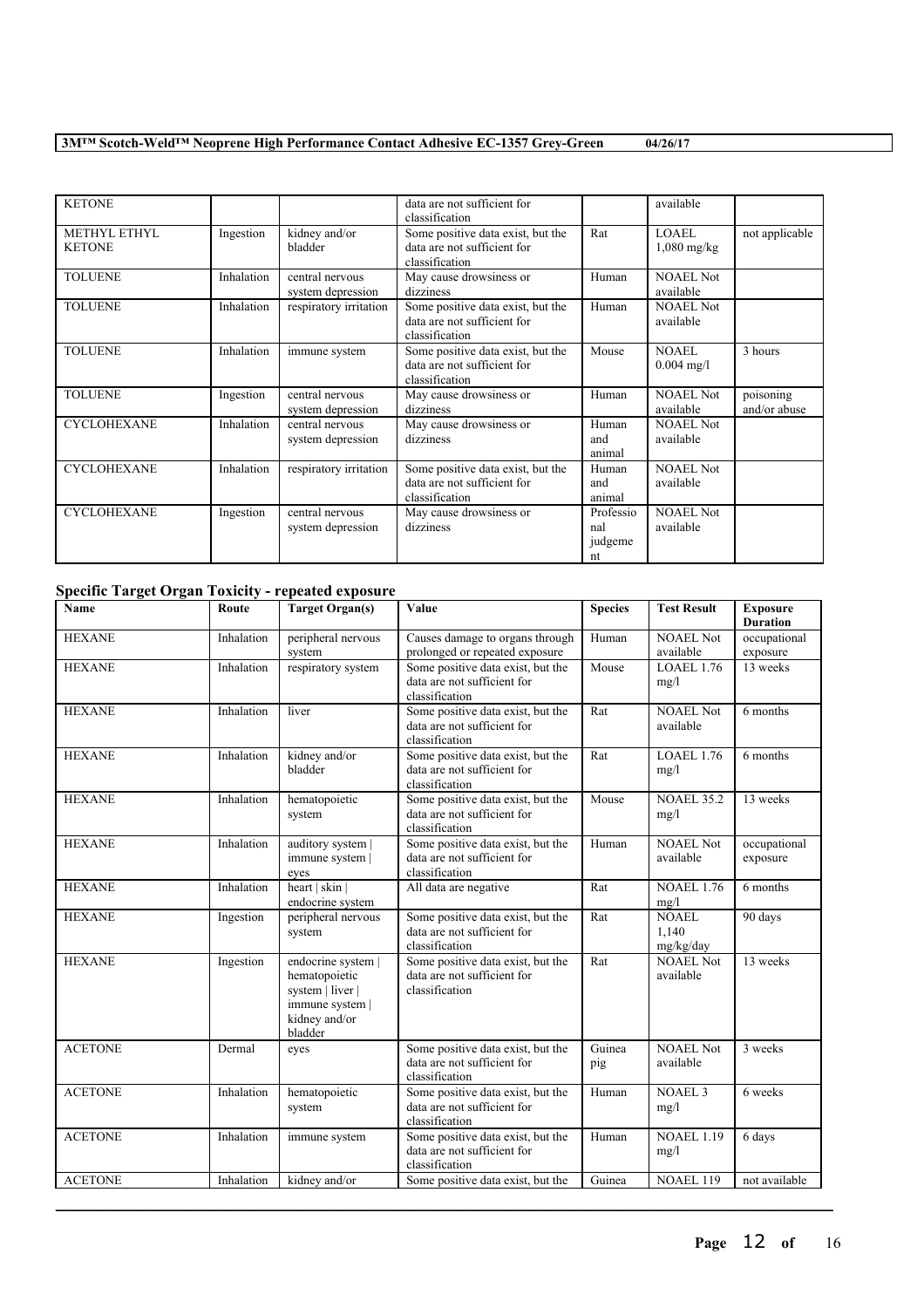|                               |            | bladder                                                                                                                    | data are not sufficient for<br>classification                                      | pig           | mg/l                                |                           |
|-------------------------------|------------|----------------------------------------------------------------------------------------------------------------------------|------------------------------------------------------------------------------------|---------------|-------------------------------------|---------------------------|
| <b>ACETONE</b>                | Inhalation | heart   liver                                                                                                              | All data are negative                                                              | Rat           | <b>NOAEL 45</b><br>mg/l             | 8 weeks                   |
| <b>ACETONE</b>                | Ingestion  | kidney and/or<br>bladder                                                                                                   | Some positive data exist, but the<br>data are not sufficient for<br>classification | Rat           | NOAEL 900<br>mg/kg/day              | 13 weeks                  |
| <b>ACETONE</b>                | Ingestion  | heart                                                                                                                      | Some positive data exist, but the<br>data are not sufficient for<br>classification | Rat           | <b>NOAEL</b><br>2,500<br>mg/kg/day  | 13 weeks                  |
| <b>ACETONE</b>                | Ingestion  | hematopoietic<br>system                                                                                                    | Some positive data exist, but the<br>data are not sufficient for<br>classification | Rat           | <b>NOAEL 200</b><br>mg/kg/day       | 13 weeks                  |
| <b>ACETONE</b>                | Ingestion  | liver                                                                                                                      | Some positive data exist, but the<br>data are not sufficient for<br>classification | Mouse         | <b>NOAEL</b><br>3,896<br>mg/kg/day  | 14 days                   |
| <b>ACETONE</b>                | Ingestion  | eyes                                                                                                                       | All data are negative                                                              | Rat           | <b>NOAEL</b><br>3,400<br>mg/kg/day  | 13 weeks                  |
| <b>ACETONE</b>                | Ingestion  | respiratory system                                                                                                         | All data are negative                                                              | Rat           | <b>NOAEL</b><br>2,500<br>mg/kg/day  | 13 weeks                  |
| <b>ACETONE</b>                | Ingestion  | muscles                                                                                                                    | All data are negative                                                              | Rat           | <b>NOAEL</b><br>$2,500$ mg/kg       | 13 weeks                  |
| <b>ACETONE</b>                | Ingestion  | skin   bone, teeth,<br>nails, and/or hair                                                                                  | All data are negative                                                              | Mouse         | <b>NOAEL</b><br>11,298<br>mg/kg/day | 13 weeks                  |
| METHYL ETHYL<br><b>KETONE</b> | Dermal     | nervous system                                                                                                             | All data are negative                                                              | Guinea<br>pig | <b>NOAEL Not</b><br>available       | 31 weeks                  |
| METHYL ETHYL<br><b>KETONE</b> | Inhalation | liver   kidney and/or<br>bladder                                                                                           | Some positive data exist, but the<br>data are not sufficient for<br>classification | Rat           | <b>NOAEL 14.7</b><br>mg/l           | 90 days                   |
| METHYL ETHYL<br><b>KETONE</b> | Inhalation | heart   endocrine<br>system   bone, teeth,<br>nails, and/or hair  <br>hematopoietic<br>system   immune<br>system   muscles | All data are negative                                                              | Rat           | <b>NOAEL 14.7</b><br>mg/l           | 90 days                   |
| METHYL ETHYL<br><b>KETONE</b> | Ingestion  | liver                                                                                                                      | Some positive data exist, but the<br>data are not sufficient for<br>classification | Rat           | <b>NOAEL Not</b><br>available       | 7 days                    |
| METHYL ETHYL<br><b>KETONE</b> | Ingestion  | nervous system                                                                                                             | All data are negative                                                              | Rat           | <b>NOAEL 173</b><br>mg/kg/day       | 90 days                   |
| <b>TOLUENE</b>                | Inhalation | auditory system  <br>nervous system  <br>eyes   olfactory<br>system                                                        | Causes damage to organs through<br>prolonged or repeated exposure                  | Human         | <b>NOAEL Not</b><br>available       | poisoning<br>and/or abuse |
| <b>TOLUENE</b>                | Inhalation | respiratory system                                                                                                         | Some positive data exist, but the<br>data are not sufficient for<br>classification | Rat           | LOAEL 2.3<br>mg/l                   | 15 months                 |
| <b>TOLUENE</b>                | Inhalation | heart   liver   kidney<br>and/or bladder                                                                                   | Some positive data exist, but the<br>data are not sufficient for<br>classification | Rat           | <b>NOAEL 11.3</b><br>mg/l           | 15 weeks                  |
| <b>TOLUENE</b>                | Inhalation | endocrine system                                                                                                           | Some positive data exist, but the<br>data are not sufficient for<br>classification | Rat           | NOAEL 1.1<br>mg/l                   | 4 weeks                   |
| <b>TOLUENE</b>                | Inhalation | immune system                                                                                                              | Some positive data exist, but the<br>data are not sufficient for<br>classification | Mouse         | <b>NOAEL Not</b><br>available       | 20 days                   |
| <b>TOLUENE</b>                | Inhalation | bone, teeth, nails,<br>and/or hair                                                                                         | Some positive data exist, but the<br>data are not sufficient for<br>classification | Mouse         | NOAEL 1.1<br>mg/l                   | 8 weeks                   |
| <b>TOLUENE</b>                | Inhalation | hematopoietic<br>system   vascular<br>system                                                                               | Some positive data exist, but the<br>data are not sufficient for<br>classification | Human         | <b>NOAEL Not</b><br>available       | occupational<br>exposure  |
| <b>TOLUENE</b>                | Ingestion  | nervous system                                                                                                             | Some positive data exist, but the<br>data are not sufficient for                   | Rat           | <b>NOAEL 625</b><br>mg/kg/day       | 13 weeks                  |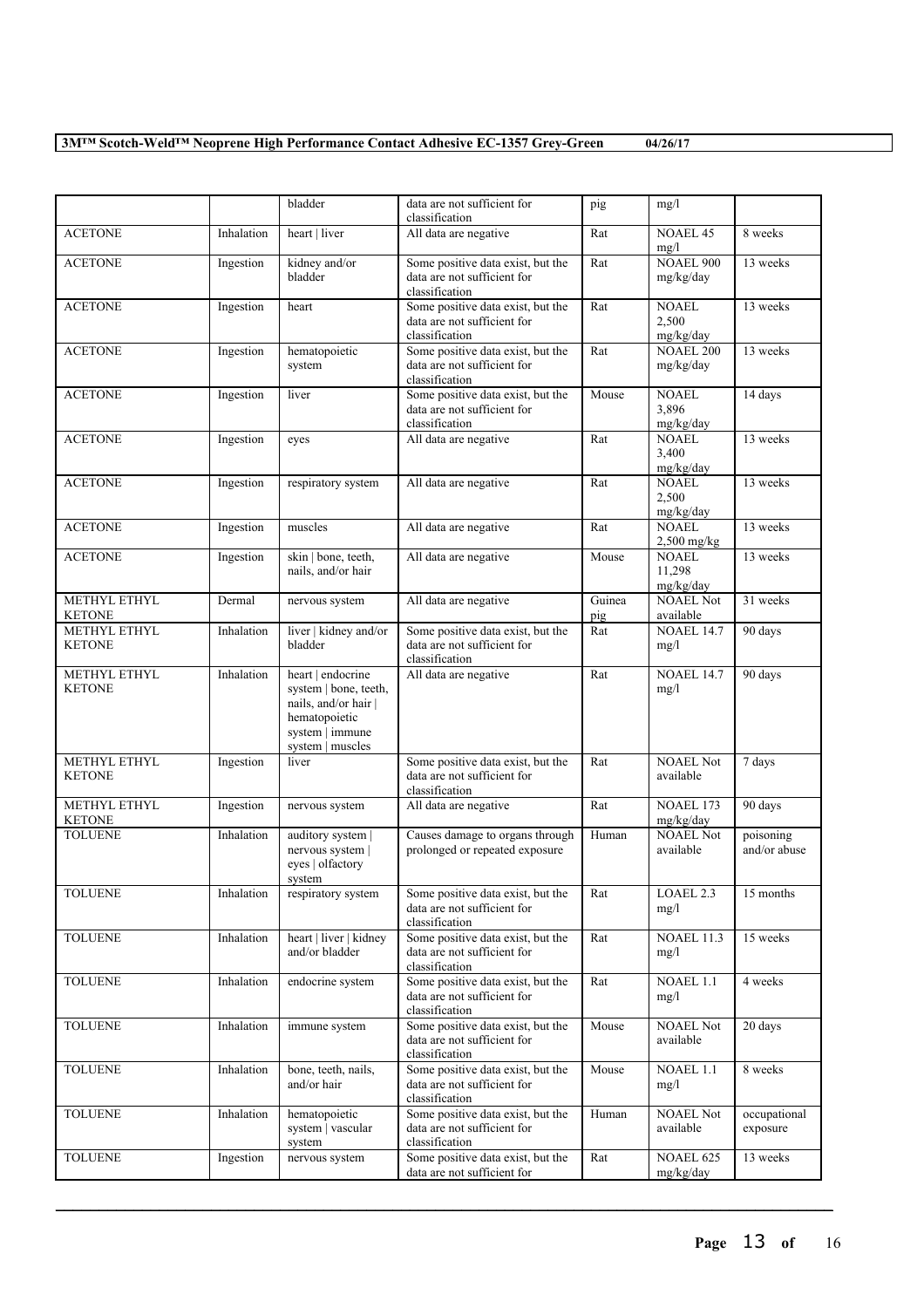|                    |            |                                                                          | classification                                                                     |                               |                                    |          |
|--------------------|------------|--------------------------------------------------------------------------|------------------------------------------------------------------------------------|-------------------------------|------------------------------------|----------|
| <b>TOLUENE</b>     | Ingestion  | heart                                                                    | Some positive data exist, but the<br>data are not sufficient for<br>classification | Rat                           | <b>NOAEL</b><br>2,500<br>mg/kg/day | 13 weeks |
| <b>TOLUENE</b>     | Ingestion  | liver   kidney and/or<br>bladder                                         | Some positive data exist, but the<br>data are not sufficient for<br>classification | Multiple<br>animal<br>species | NOAEL.<br>2,500<br>mg/kg/day       | 13 weeks |
| <b>TOLUENE</b>     | Ingestion  | hematopoietic<br>system                                                  | Some positive data exist, but the<br>data are not sufficient for<br>classification | Mouse                         | <b>NOAEL 600</b><br>mg/kg/day      | 14 days  |
| <b>TOLUENE</b>     | Ingestion  | endocrine system                                                         | Some positive data exist, but the<br>data are not sufficient for<br>classification | Mouse                         | <b>NOAEL 105</b><br>mg/kg/day      | 28 days  |
| <b>TOLUENE</b>     | Ingestion  | immune system                                                            | Some positive data exist, but the<br>data are not sufficient for<br>classification | Mouse                         | <b>NOAEL 105</b><br>mg/kg/day      | 4 weeks  |
| <b>CYCLOHEXANE</b> | Inhalation | liver                                                                    | Some positive data exist, but the<br>data are not sufficient for<br>classification | Rat                           | NOAEL <sub>24</sub><br>mg/l        | 90 days  |
| <b>CYCLOHEXANE</b> | Inhalation | auditory system                                                          | Some positive data exist, but the<br>data are not sufficient for<br>classification | Rat                           | <b>NOAEL 1.7</b><br>mg/l           | 90 days  |
| <b>CYCLOHEXANE</b> | Inhalation | kidney and/or<br>bladder                                                 | Some positive data exist, but the<br>data are not sufficient for<br>classification | Rabbit                        | <b>NOAEL 2.7</b><br>mg/l           | 10 weeks |
| <b>CYCLOHEXANE</b> | Inhalation | hematopoietic<br>system                                                  | Some positive data exist, but the<br>data are not sufficient for<br>classification | Mouse                         | NOAEL <sub>24</sub><br>mg/l        | 14 weeks |
| <b>CYCLOHEXANE</b> | Inhalation | peripheral nervous<br>system                                             | All data are negative                                                              | Rat                           | <b>NOAEL 8.6</b><br>mg/l           | 30 weeks |
| <b>ZINC OXIDE</b>  | Ingestion  | nervous system                                                           | Some positive data exist, but the<br>data are not sufficient for<br>classification | Rat                           | <b>NOAEL 600</b><br>mg/kg/day      | 10 days  |
| <b>ZINC OXIDE</b>  | Ingestion  | endocrine system  <br>hematopoietic<br>system   kidney<br>and/or bladder | Some positive data exist, but the<br>data are not sufficient for<br>classification | Other                         | <b>NOAEL 500</b><br>mg/kg/day      | 6 months |

# **Aspiration Hazard**

| Name                 | Value             |
|----------------------|-------------------|
| PETROLEUM DISTILLATE | Aspiration hazard |
| <b>HEXANE</b>        | Aspiration hazard |
| <b>TOLUENE</b>       | Aspiration hazard |
| <b>CYCLOHEXANE</b>   | Aspiration hazard |

Please contact the address or phone number listed on the first page of the SDS for additional toxicological information **on this material and/or its components.**

# **SECTION 12: Ecological information**

# **Ecotoxicological information**

Please contact the address or phone number listed on the first page of the SDS for additional ecotoxicological information on this material and/or its components.

# **Chemical fate information**

Please contact the address or phone number listed on the first page of the SDS for additional chemical fate information on this material and/or its components.

 $\mathcal{L}_\mathcal{L} = \mathcal{L}_\mathcal{L} = \mathcal{L}_\mathcal{L} = \mathcal{L}_\mathcal{L} = \mathcal{L}_\mathcal{L} = \mathcal{L}_\mathcal{L} = \mathcal{L}_\mathcal{L} = \mathcal{L}_\mathcal{L} = \mathcal{L}_\mathcal{L} = \mathcal{L}_\mathcal{L} = \mathcal{L}_\mathcal{L} = \mathcal{L}_\mathcal{L} = \mathcal{L}_\mathcal{L} = \mathcal{L}_\mathcal{L} = \mathcal{L}_\mathcal{L} = \mathcal{L}_\mathcal{L} = \mathcal{L}_\mathcal{L}$ 

# **SECTION 13: Disposal considerations**

# **13.1. Disposal methods**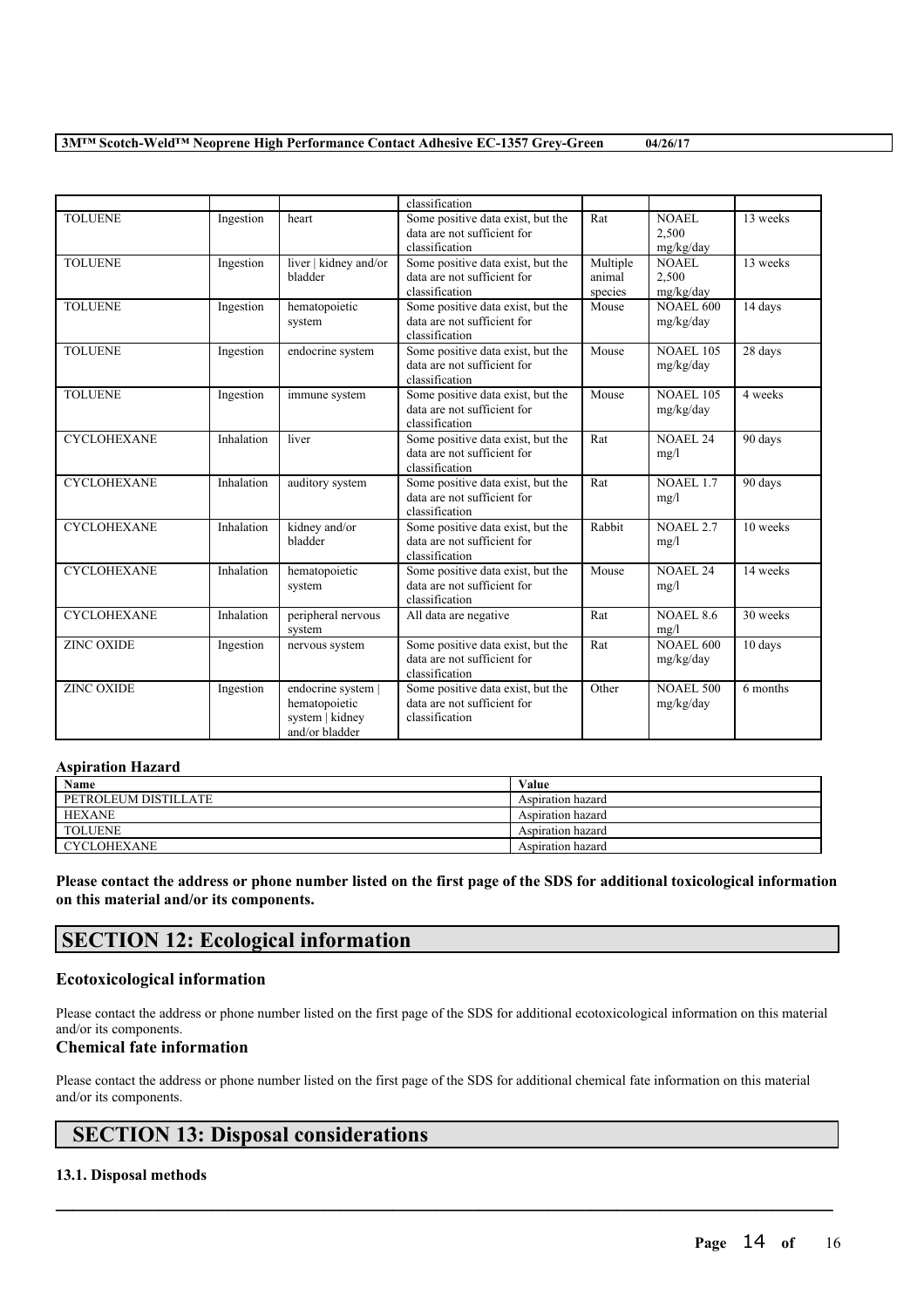Dispose of contents/ container in accordance with the local/regional/national/international regulations.

Incinerate in a permitted waste incineration facility. Combustion products will include halogen acid (HCl/HF/HBr). Facility must be capable of handling halogenated materials. As a disposal alternative, utilize an acceptable permitted waste disposal facility. Empty drums/barrels/containers used for transporting and handling hazardous chemicals (chemical substances/mixtures/preparations classified as Hazardous as per applicable regulations) shall be considered, stored, treated & disposed of as hazardous wastes unless otherwise defined by applicable waste regulations. Consult with the respective regulating authorities to determine the available treatment and disposal facilities.

**EPA Hazardous Waste Number (RCRA):** D001 (Ignitable), D035 (Methyl ethyl ketone)

# **SECTION 14: Transport Information**

For Transport Information, please visit http://3M.com/Transportinfo or call 1-800-364-3577 or 651-737-6501.

# **SECTION 15: Regulatory information**

#### **15.1. US Federal Regulations**

Contact 3M for more information.

# **311/312 Hazard Categories:**

| Fire Hazard - Yes | Pressure Hazard - No | Reactivity Hazard - No | Immediate Hazard - Yes | Delayed Hazard |
|-------------------|----------------------|------------------------|------------------------|----------------|
| - Yes             |                      |                        |                        |                |

# **EPCRA 311/312 Hazard Classifications (effective January 1, 2018):**

|  | <b>Physical Hazards</b> |
|--|-------------------------|
|--|-------------------------|

Flammable (gases, aerosols, liquids, or solids)

| <b>Health Hazards</b>                                        |
|--------------------------------------------------------------|
| Reproductive toxicity                                        |
| Serious eye damage or eye irritation                         |
| Skin Corrosion or Irritation                                 |
| Specific target organ toxicity (single or repeated exposure) |

#### Section 313 Toxic Chemicals subject to the reporting requirements of that section and 40 CFR part 372 (EPCRA):

| Ingredient         | <b>C.A.S. No</b> | $\%$ by Wt              |
|--------------------|------------------|-------------------------|
| <b>TOLUENE</b>     | 108-88-3         | Trade Secret 3 - 7      |
| <b>CYCLOHEXANE</b> | 110-82-7         | Trade Secret $\leq 2.5$ |
| <b>HEXANE</b>      | $110 - 54 - 3$   | Trade Secret 5 - 20     |
| HEXANE (Hexane)    | $110 - 54 - 3$   | $5 - 20$                |

# **15.2. State Regulations**

Contact 3M for more information.

# **California Proposition 65**

 $\mathcal{L}_\mathcal{L} = \mathcal{L}_\mathcal{L} = \mathcal{L}_\mathcal{L} = \mathcal{L}_\mathcal{L} = \mathcal{L}_\mathcal{L} = \mathcal{L}_\mathcal{L} = \mathcal{L}_\mathcal{L} = \mathcal{L}_\mathcal{L} = \mathcal{L}_\mathcal{L} = \mathcal{L}_\mathcal{L} = \mathcal{L}_\mathcal{L} = \mathcal{L}_\mathcal{L} = \mathcal{L}_\mathcal{L} = \mathcal{L}_\mathcal{L} = \mathcal{L}_\mathcal{L} = \mathcal{L}_\mathcal{L} = \mathcal{L}_\mathcal{L}$ 

**Ingredient**<br> **C.A.S. No. Classification**<br> **C.A.S. No. Classification**<br> **C.A.S. No. Classification** Developmental Toxin